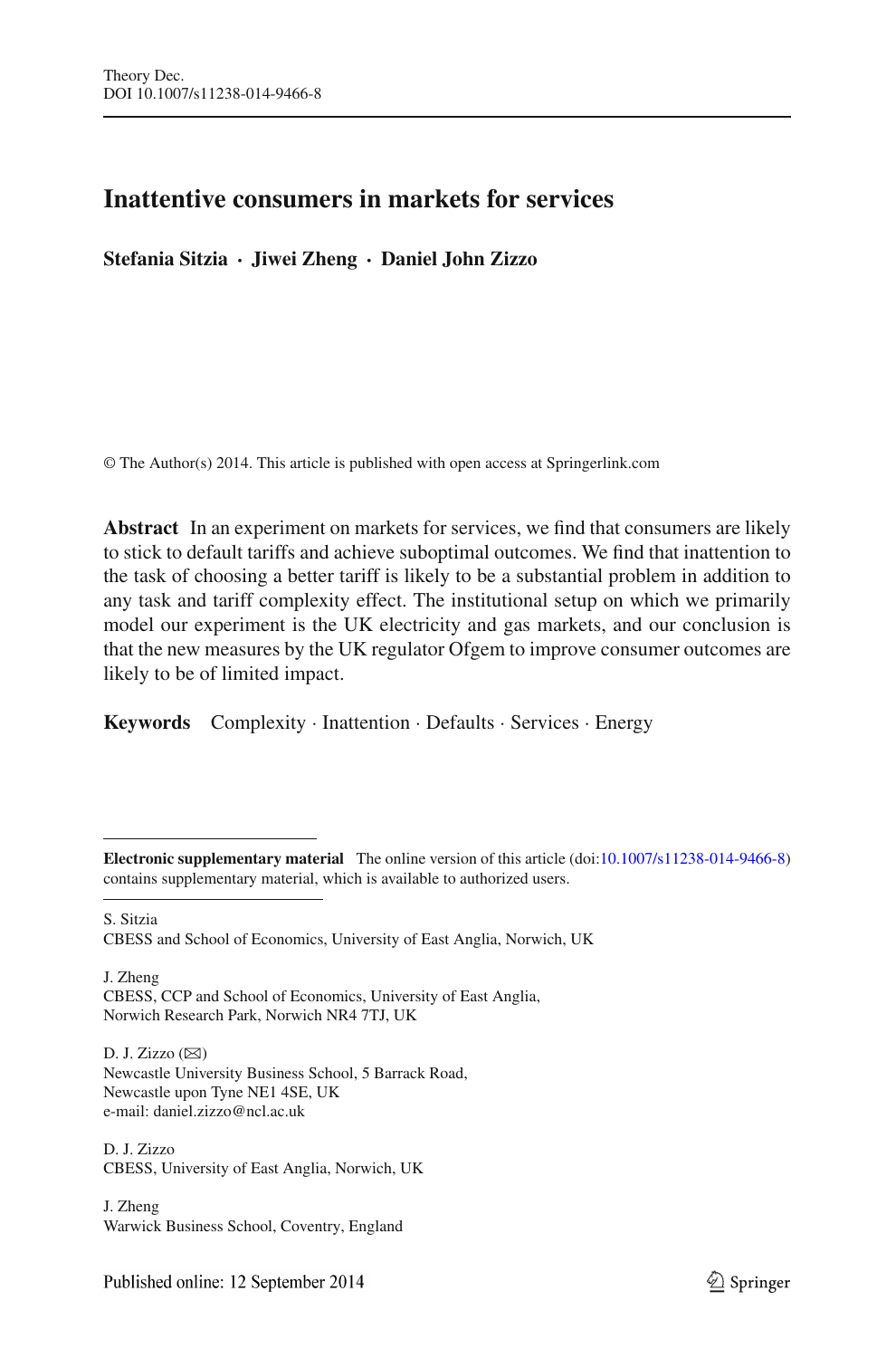## **1 Introduction**

This paper presents an experiment trying to identify whether, in markets for services, consumers are likely to stick to defaults and achieve suboptimal outcomes, and whether inattention is likely to play a role in explaining why this happens together with the more traditional explanation of complexity of the decision problem. In order for consumers to reap benefits from competition, they have to be actively engaged in spotting the best deal that is available to them. This is true both in the tautological sense that they are worse off if they go for a suboptimal choice and in the less obvious sense that firms may be under less competitive pressure if they do so [\(Giulietti et al. 2005\)](#page-24-0). It is a stylized fact however that, in a number of liberalized services markets and countries where choice is possible, consumers do not switch service providers even though the tariffs they are holding are suboptimal [\(Jamasb and Pollitt 2005;](#page-24-1) [OFT 2008;](#page-24-2) [Sanco](#page-25-0) [2010;](#page-25-0) [Lunn 2011\)](#page-24-3); furthermore, when choices are made, there is a question mark about whether they are necessarily optimal [\(Joskow 2008](#page-24-4); [Wilson and Waddams Price](#page-25-1) [2010\)](#page-25-1). Relevant services markets include both ones that have always been in the hands of the private sector, such as bank account, mobile telephony and internet services, and ones that have been opened up to competition in many countries, such as consumer electricity and gas services, telecommunications services and bank accounts (e.g., [Ofcom 2009a](#page-24-5); [Xavier and Ypsilanti 2008;](#page-25-2) [Lunn 2011](#page-24-3); [OFT 2008\)](#page-24-2).

Undoubtedly, financial switching costs can act as a partial deterrent to changing services supplier in some cases. Identifying the role of different kinds of switching costs can be hard with field data, though important attempts have been made with survey data [\(Wilson and Waddams Price 2010\)](#page-25-1) and very little switching, compared to the savings opportunities available, is observed even in markets, such as the UK retail electricity and gas markets, where financial switching costs are minimal. Attempts have been made to use survey data to infer non-financial reasons for not switching: the role of complexity in the tariffs employed and in the number of the tariffs employed has been claimed (e.g., [Lambrecht and Skiera 2006](#page-24-6); [OFT 2008;](#page-24-2) [Garrod et al. 2009](#page-24-7); [Sanco 2009](#page-25-3); [Lunn 2011\)](#page-24-3) and has driven policy recommendations (e.g., [Joskow 2008](#page-24-4); [Xavier and Ypsilanti 2008;](#page-25-2) [Ofgem 2009b,](#page-24-8) [2011;](#page-24-9) Independent Commission on Banking [2011](#page-24-10)). For example, it has been brought as a good reason for why the drive for liberalization of consumer energy markets has halted in USA [\(Joskow 2008](#page-24-4)) and for envisaging requiring tariffs to be simpler in the UK [\(Ofgem 2011](#page-24-9)). [Carlin](#page-24-11) [\(2009](#page-24-11)), [Gabaix and Laibson](#page-24-12) [\(2006\)](#page-24-12), [Spiegler](#page-25-4) [\(2006\)](#page-25-4) and [Ellison and Ellison](#page-24-13) [\(2004\)](#page-24-13) provide models explaining how complexity and confusion inducing strategies may be desirable for firms.

The potential role of inattention in explaining suboptimal consumer outcomes has been mentioned, but is, in comparison, somewhat understated.<sup>[1](#page-1-0)</sup> Yet, we suspect that, as with the inattentive agents of [Sims\(2003\)](#page-25-5), real life time constrained consumers may

<span id="page-1-0"></span><sup>1</sup> Using survey data, [Giulietti et al.](#page-24-0) [\(2005](#page-24-0)) claimed lack of awareness did not play a big role in lack of switching in UK energy markets, whereas, using more recent survey data, [Wilson and Waddams Price](#page-25-1) [\(2010](#page-25-1)) could not reject that it did, though their evidence is not unequivocal on what did. [Oftel](#page-24-14) [\(2000\)](#page-24-14) noted inertia/lack of interest and lack of awareness of alternatives as two out of four reasons for not switching supplier in a survey on the telecoms market.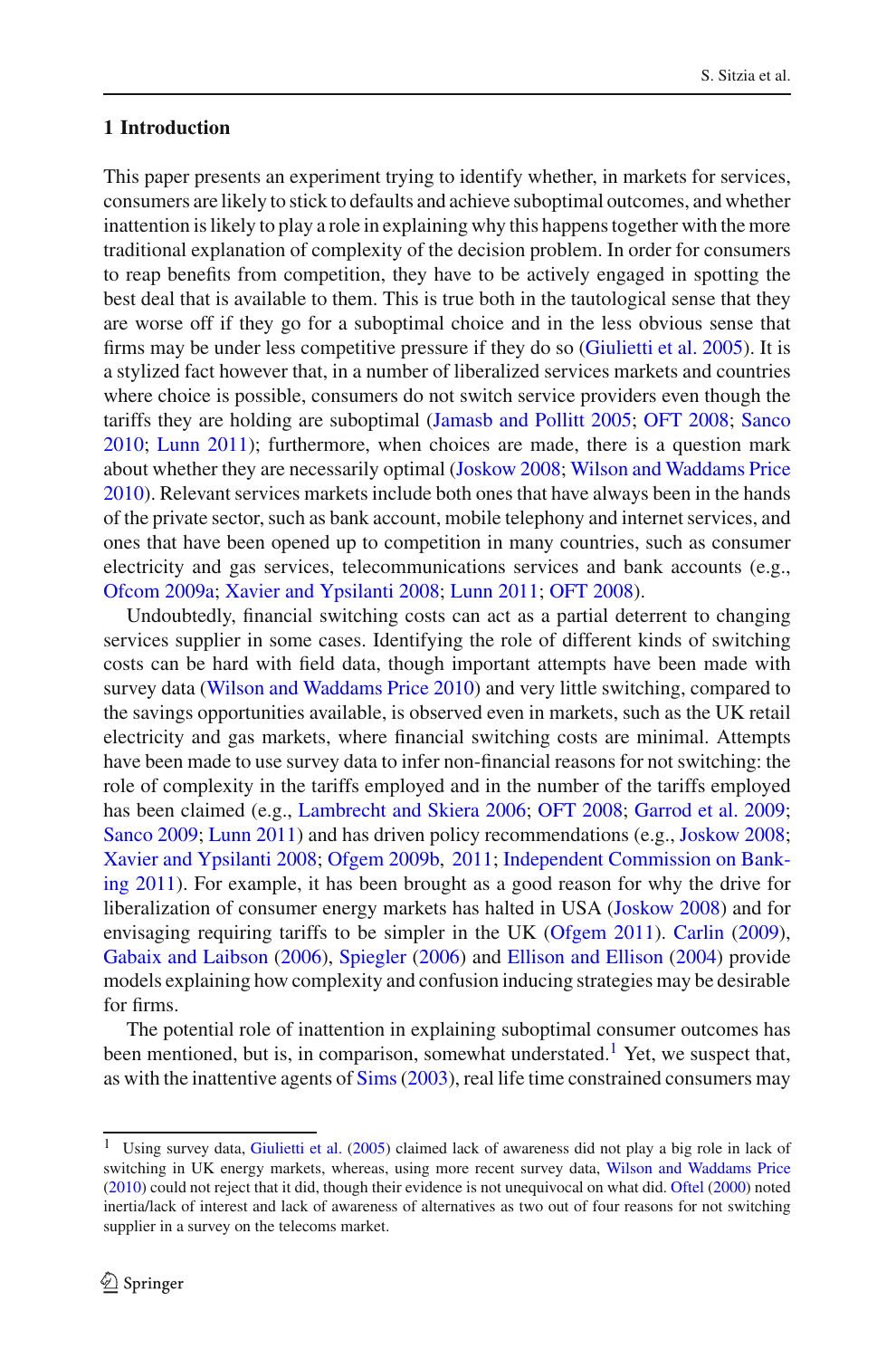simply not pay attention to tasks regarding the choices of services. Putting it simply, it may not be in their minds in the way in which saving 20 cents at a supermarket buying groceries is[.2](#page-2-0) The key contribution of this paper is to build on this intuition.

Survey data are clearly useful as they directly refer to real life choices. That said, when it comes to understand whether complexity or inattention genuinely explain non-switching behavior and hence potentially justify policy interventions, they suffer from a number of limitations, and this makes unclear the role of complexity as well as the role of inattention. $3$  The limitations include a difficulty to draw clear conclusions because of a range of alternative and undeclared factors, $4$  forgetfulness and selectivity in recall,<sup>5</sup> the unconscious nature of many of the choices that people make, $6$  and/or the need to self-justify past choices towards those conducting the survey or indeed to engage in self-deception to rationalize possibly suboptimal choices that one has done in the past.<sup>7</sup> A specific problem lies with the fact that, if a significant part of the suboptimality of consumer behavior is because consumers do not pay attention, drawing attention of survey responders to issues they have not thought themselves of before may not be the best way to identify the extent to which inattention is a problem. This is because in this case ex post rationalizations may be unavoidable and survey responses may underestimate the role of inattention.

Our paper addresses these issues by using an experimental methodology. Our first goal is to verify *whether*, in the absence of financial switching costs and using the stylized environment of the UK electricity and gas markets as a benchmark, we can identify a lack of switching and suboptimal outcomes when switching does take place. The second goal is to get a better understanding of *why* suboptimal outcomes take

<span id="page-2-0"></span><sup>2</sup> As supermarket shopping becomes increasingly an online shopping experience with default consumer baskets from previous purchases, supermarket shopping might arguably itself become more sensitive to inattention problems. There are a number of models of economic behavior incorporating inattention, such as [Hong and Stein](#page-24-15) [\(2007](#page-24-15)), [Hirschleifer and Teoh](#page-24-16) [\(2003](#page-24-16)), [Gabaix](#page-24-17) [\(2011](#page-24-17)) and [Woodford](#page-25-6) [\(2012](#page-25-6)); Footnote 2 continued

[DellaVigna](#page-24-18) [\(2009\)](#page-24-18) contains a review of some of the implications. The usual interpretation of inattention is in terms of lack of consideration of some features of a product. Inattention could however be in relation to a whole task.

<span id="page-2-1"></span><sup>&</sup>lt;sup>3</sup> Different studies are obviously affected by specific limitations to different degrees, depending on how the surveys are devised.

<span id="page-2-2"></span><sup>&</sup>lt;sup>4</sup> For example, [Coombs and Shaharudin](#page-24-19) [\(2012](#page-24-19)) criticize survey studies on the suboptimality of banking services supplier choices because of their inability to control for enough alternative explanations. A key reason is that surveys simply do not control enough for the possibility that, given their preferences, consumers may be getting a good deal. In a contingent valuation study with US survey data on electricity supply, [Hartman et al.](#page-24-20) [\(1991\)](#page-24-20) find a significant status quo bias in terms of stated valuations.

<span id="page-2-3"></span><sup>5</sup> [King Li](#page-24-21) [\(2011](#page-24-21)) reviews evidence on selectivity in memory recall and presents an experiment this taking place significantly within just six weeks, if in a different setup.

<span id="page-2-4"></span><sup>6</sup> The split between conscious, explicit knowledge and subconscious, implicit knowledge is a well-known stylized fact in psychology (e.g., [Shanks and St John 1994\)](#page-25-7). Sub-thalamic brain activity takes place when subjects stick with the default, whereas heightened pre-frontal activity takes place when such default is overridden [\(Fleming et al. 2010\)](#page-24-22), suggesting that, whereas rejecting the default may require a conscious effort, sticking with the default does not. [Zizzo](#page-25-8) [\(2003](#page-25-8)) shows a dissociation between learning to provide optimal verbal responses and learning to make the optimal behavioral choices.

<span id="page-2-5"></span><sup>&</sup>lt;sup>7</sup> Psychologists label the tendency for survey responders to provide the responses that they see as putting them in [as](#page-24-23) [good](#page-24-23) [light](#page-24-23) [as](#page-24-23) [possible](#page-24-23) [with](#page-24-23) [the](#page-24-23) [researchers](#page-24-23) [the](#page-24-23) [social](#page-24-23) [desirability](#page-24-23) [bias](#page-24-23) [\(e.g.,](#page-24-23) Crowne and David Marlowe [\(1964\)](#page-24-23); [Stöber 2001\)](#page-25-9).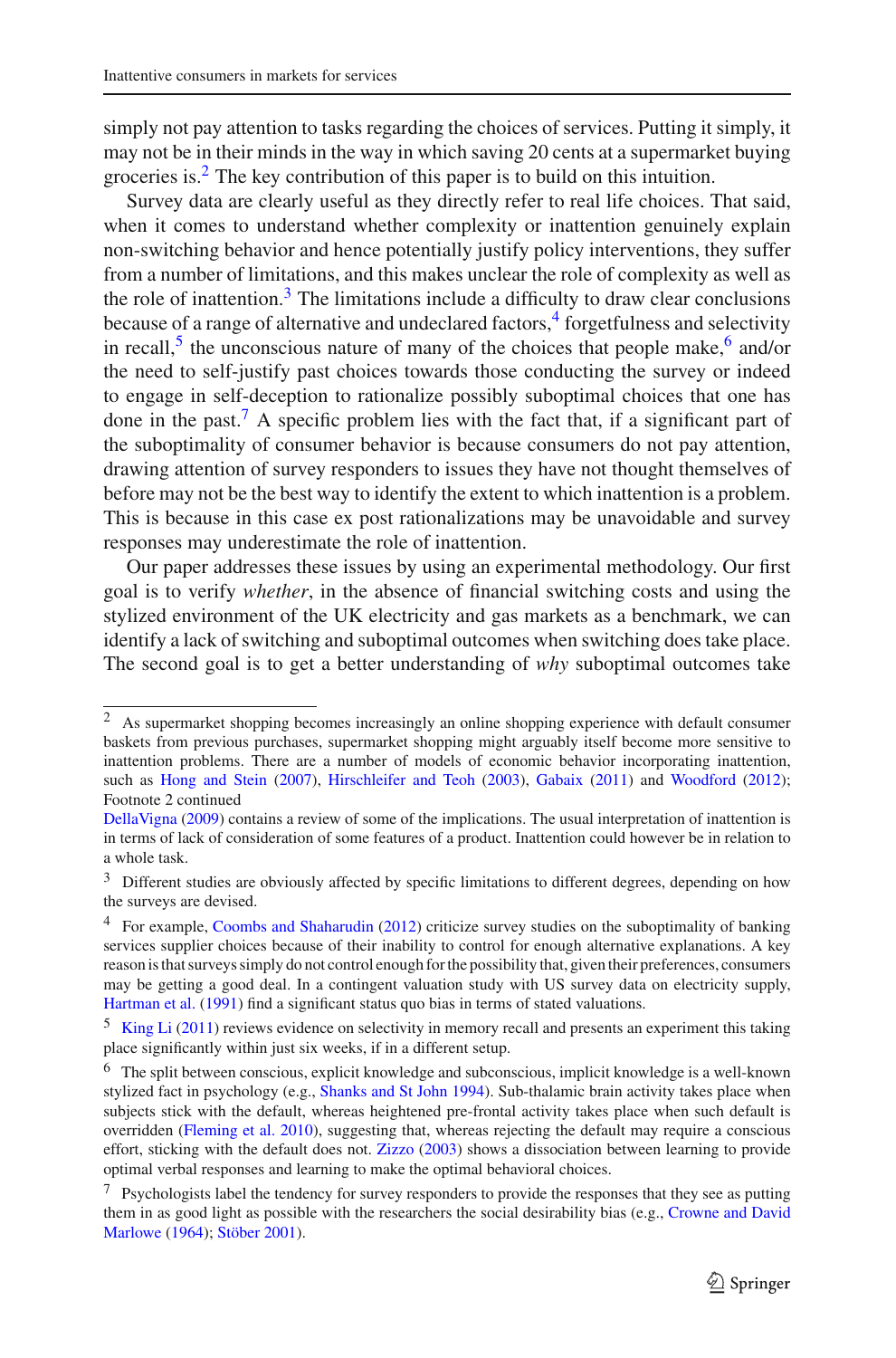place. We test the role of complexity, which we decompose as complexity in the relationship between prices and quantity (linear vs. non-linear tariffs), in the presence or absence of bundling (single product vs. dual products tariffs), and in the number of tariffs. <sup>8</sup> We also test, more innovatively, the role of consumer inattention by suitably developing a methodology based on the presence of a default tariff and an alternative task, and we consider two possible alternative tasks across different treatments. This helps us to evaluate policies putting limits on the number and type of tariffs such as the regulatory constraints on complex tariffs recently proposed or just implemented by the UK regulator [Ofgem](#page-24-9) [\(2011,](#page-24-9) [2014](#page-24-24)). The paper that is closest to ours is [Friesen and Earl](#page-24-25) [\(2013\)](#page-24-25), who look at the choice of complexity in the context of mobile phone plans, but their focus is on usage uncertainty and they do not look at the role of inattention (and so they do not have default tasks or an alternative task).

The institutional setup on which we primarily model our experiment is the UK electricity and gas markets. These are mature markets liberalized since 1996–1999 and comparatively simple in terms of the product they offer (energy). They are also comparatively transparent markets with a wide availability of online search and switching websites.<sup>9</sup> These websites enable both the identification of the best tariffs for any given level of consumption and easy switching of service provider at the click of a mouse. Tariffs can be either for electricity only, or for gas only, or they can be dual tariffs bundling together both electricity and gas; our experiment will focus on electricity only and dual tariffs.<sup>10</sup> The number of tariffs in the market is large: as an illustration, when we collected data for our experiment, we found as many as 72 electricity and 80 dual tariffs in the London, UK, energy market using an online website.<sup>11</sup> As for other services, consumers tend to stick to their status quo in terms of energy supplier [\(NERA](#page-24-26) [2003;](#page-24-26) Ofgem 2009a; [Ofgem 2011](#page-24-9); [Behavioural Insights Team 2011](#page-23-0)): this acts as their default choice. For example, only 18 % of all respondents to a Ofgem consumer survey switched electricity supplier in 2009, and only 17 % switched gas supplier [\(Ofgem](#page-24-27) [2010\)](#page-24-27). Furthermore, when switching takes place, the best (cheapest) tariff is often not chosen. Using data from 2005 and 2000 surveys, [Wilson and Waddams Price](#page-25-1) [\(2010\)](#page-25-1) estimated that only 8 to 20 % of consumers opted for the best tariff given their annual consumption levels.

Our key finding is that tariff complexity and the number of tariffs matter, but that inattention matters as well. Regulatory measures to reduce complexity are likely, therefore, to be of only partial value. Sections [2](#page-4-0) and [3](#page-5-0) describe the experimental

<span id="page-3-0"></span><sup>8</sup> [Kalayci and Potters](#page-24-28) [\(2011](#page-24-28)) have an interesting experiment where sellers choose product complexity, in terms of number of attributes of an abstract product, and find some evidence of consumer exploitability, though subject to consumers having to make decisions within 15 s; in an experiment again on product complexity (with products modeled as abstract lotteries) but no time constraints, [Sitzia and Zizzo](#page-25-10) [\(2011](#page-25-10)) find some qualified (though only qualified) evidence of consumer exploitability. Unlike these experiments, we consider tariff complexity, number of tariffs and product bundling, and we employ tariffs mapped up from a real world markets. Also, in treatments with time constraints subjects do have anyway plenty of time to decide (2 min), as verified against a control treatment without such time constraint.

<span id="page-3-1"></span><sup>9</sup> Examples include [http://www.which.co.uk/switch/,](http://www.which.co.uk/switch/) [http://www.uswitch.com/,](http://www.uswitch.com/) [http://www.gocompare.](http://www.gocompare.com/gas-and-electricity/) [com/gas-and-electricity/](http://www.gocompare.com/gas-and-electricity/) and [http://www.confused.com/gas-electricity.](http://www.confused.com/gas-electricity)

<sup>&</sup>lt;sup>10</sup> A positive correlation between switching electricity and gas has been found [\(Giulietti et al. 2005\)](#page-24-0).

<span id="page-3-3"></span><span id="page-3-2"></span><sup>&</sup>lt;sup>11</sup> [Ofgem](#page-24-29) [\(2012\)](#page-24-29) contains estimates, as do earlier Ofgem retail market reviews.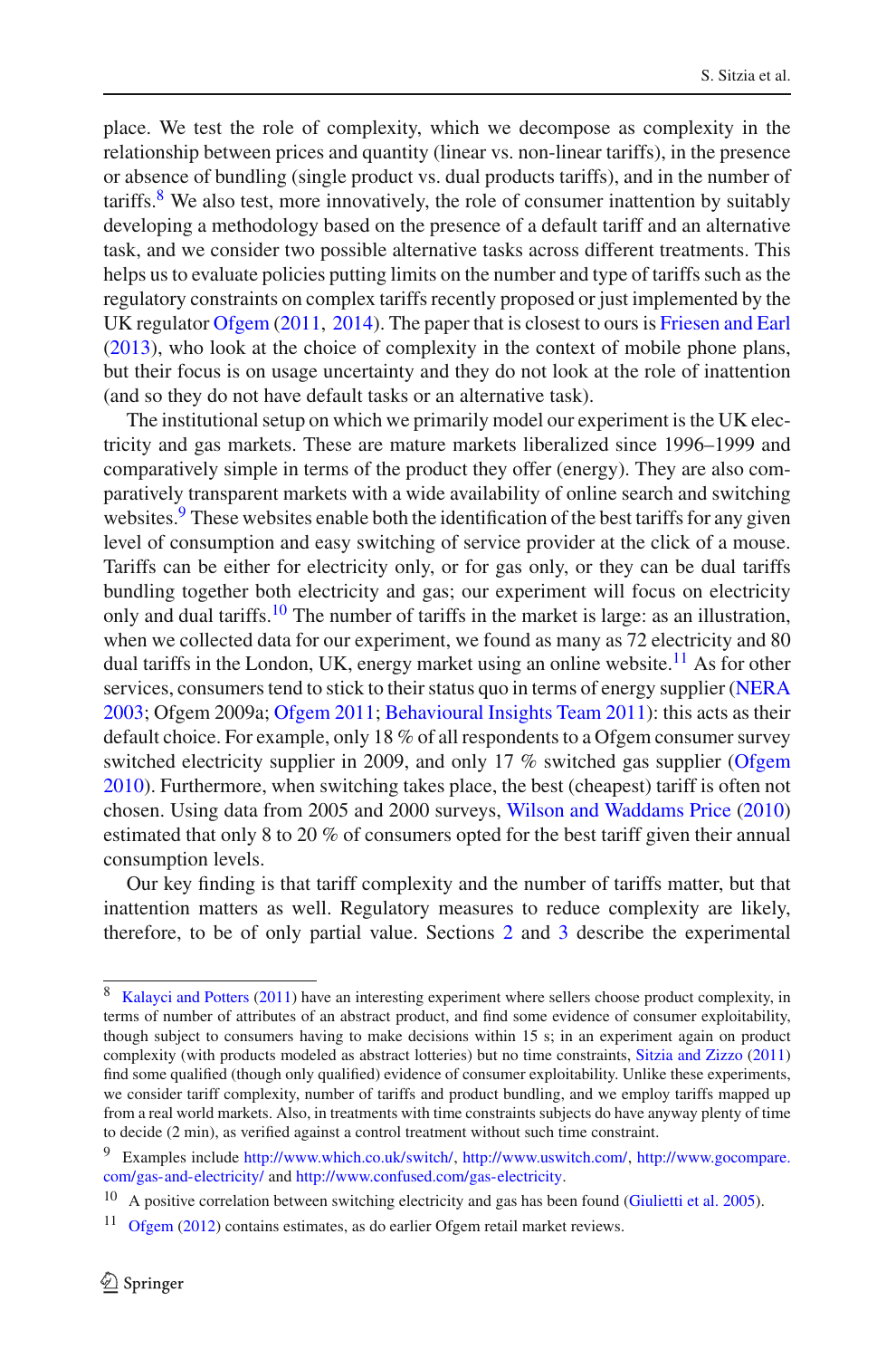design. Sections [4](#page-9-0) and [5](#page-12-0) present the descriptive statistics and the regression analysis, respectively. Section [6](#page-21-0) provides a discussion and Sect. [7](#page-23-1) concludes.

### <span id="page-4-0"></span>**2 Experimental design: basic features**

We ran the experiment at our university in 2011 and 2012. Before the beginning of the experiment, subjects read the instructions and completed a questionnaire with the purpose of checking they had understood the tasks. If they had any doubts they could ask for clarification. The experiment involved individual choices where subjects had repeated opportunities to choose among a set of tariffs. There were 36 rounds. In each round subjects were asked to choose one among 24 different tariffs. Once they had chosen their preferred tariff they were asked to choose a consumption level for that tariff (five levels of consumption<sup>12</sup> were allowed: 1,000, 2,000, 3,000, 4,000 and 5,000 units). Once they had done that, the earnings for that tariff and level of consumption were displayed on the screen.

Revenues were exogenously given in a table for each level of consumption. The higher was the level of consumption the higher were the revenues. Costs depended on the tariff chosen and the level of consumption. The higher was the level of consumption the higher were the costs. Earnings were then calculated subtracting the costs from the revenues. The revenues for each level of consumption are presented in Table [1.](#page-5-1) They were such that for any tariff the optimal level of consumption was  $4,000$  units.<sup>13</sup> In all treatments subjects were assigned a default tariff. They could either stick to that tariff or have a look at the other tariffs and change it if they wanted to. At the end of the experiment, one of the 36 tasks was chosen randomly and subjects were paid according to the choice made in that task.<sup>[14](#page-4-3)</sup> Average earnings were around 20 pounds. The experimental instructions and details on all tariff tasks are in an online appendix.

*The tariffs*. In February 2011, we collected all the electricity and gas tariffs available in the UK market as available to a London consumer using the "Which?" website. The tariffs ranged from simple ones with one tier (i.e. a single marginal price) to more complicated ones with two tiers and a ceiling (i.e. a marginal price and, once consumption exceeds a ceiling, a second and lower marginal prices) or a standing charge and one tier (i.e. a fixed price plus a single marginal price). The tariffs in our experiment were partly real tariffs collected in this way and partly derived (i.e. created) by us using the same structure as the real ones (*derived* tariffs in what follows). The process of selection and derivation of all tariffs, as well as the full list, is described in

<span id="page-4-1"></span><sup>12</sup> Actual consumers of course do not have pre-defined possible levels of consumption. By having only five levels, we wished to keep things as simple as possible in this part of the experiment, however, bearing in mind that actual consumers do have past consumption as a guide to future consumption, and so the level of consumption is not that much of an issue.

<span id="page-4-2"></span><sup>&</sup>lt;sup>13</sup> The average yearly household electricity consumption in the UK is around 4,000 kwh. The gas consumption is approximately four times this amount; in the experiment, we scaled this down by a factor of 4 for simplicity.

<span id="page-4-3"></span><sup>&</sup>lt;sup>14</sup> In all treatments, subjects could use a calculator on the computer screen to help them with their choices of tariffs and consumption levels. The calculator had four boxes for inputting consumption levels and the values of tier 1, tier 2, ceiling and standing charge of the tariff they wanted to check the cost of.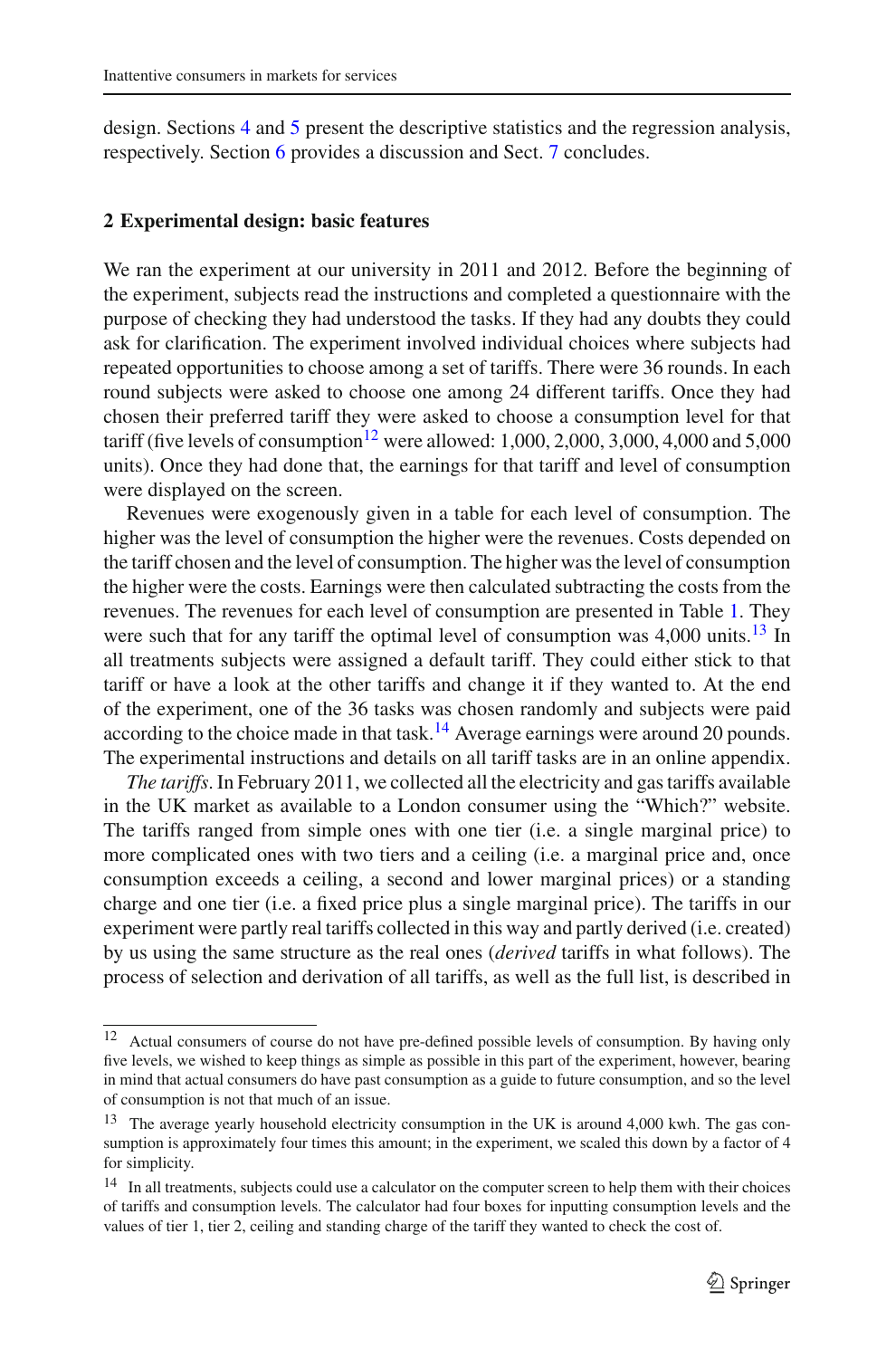<span id="page-5-1"></span>

| Consumption | Good A  | Good B  |
|-------------|---------|---------|
|             | Revenue | Revenue |
| 1,000       | 45,000  | 35,000  |
| 2,000       | 80,000  | 61,000  |
| 3,000       | 106,000 | 78,000  |
| 4,000       | 122,000 | 88,000  |
| 5,000       | 128,000 | 89,000  |

#### **Table 1** Revenues and Sample of Tariffs

Values are in experimental points. Earnings in experimental points were equal to revenue associated to a given consumption level minus the tariff cost of such consumption level. The tariffs cost was equal to Tier  $1 \times$  Consumption for simple tariffs; to Tier  $1 \times$  Consumption (for Consumption  $\le$  Ceiling) + Tier 2 × (Consumption–Ceiling) (for Consumption *>* Ceiling), for complex tariffs; to Standing charge + Tier  $1 \times$  Consumption

detail in an online appendix. We employed 144 tariffs. Two-thirds of the tariffs were real and one-third was derived. The real tariffs were half for a single service (these are electricity tariffs) and the other half were dual tariffs (both gas and electricity). The derived tariffs were all dual ones. Subjects were only told that the tariffs related either to one good or to two goods (labeled as good A and good Baseline). Table [1](#page-5-1) shows a sample of tariffs used. The difference between the best tariff and the second best tariff was always at least 3 pounds.

*The default tariff*. The default tariff was always a derived tariff designed in such a way that it was never the best to maximize earnings. The difference between the default tariff and the best tariff was usually at least around 6 pounds.

*Nature of the tariffs employed in each task*. The order of the 36 tasks was randomized.

- Number of tariffs. Half of the tasks employed 4 tariffs and the other half 24.
- Complexity of tariffs. 1/3 of the tasks only involved single real tariffs, 1/3 of the tasks only employed dual real tariffs and 1/3 of the tasks only employed dual derived tariffs.
- Mix of tariffs. 1/4 of the tasks only employed simple tariffs (both single and dual tariffs with only one tier); 1/4 of the tasks involved only complex tariffs (both single and dual ones with either two tiers or one tier and standing charge); the rest involved a mix of both simple and complex tariffs (half of each).

# <span id="page-5-0"></span>**3 The experimental treatments**

*Treatment baseline (30 subjects)*. This treatment had a default tariff and a search engine. In each task subjects were shown the default tariff in a first screen; from this screen subjects could either stick to the default tariff or go to a second screen where they could see all the tariffs involved with the default tariff highlighted (see Figs. [1](#page-6-0) , [2\)](#page-7-0). For each task, if subjects did not make a choice within 2 min, they were assigned the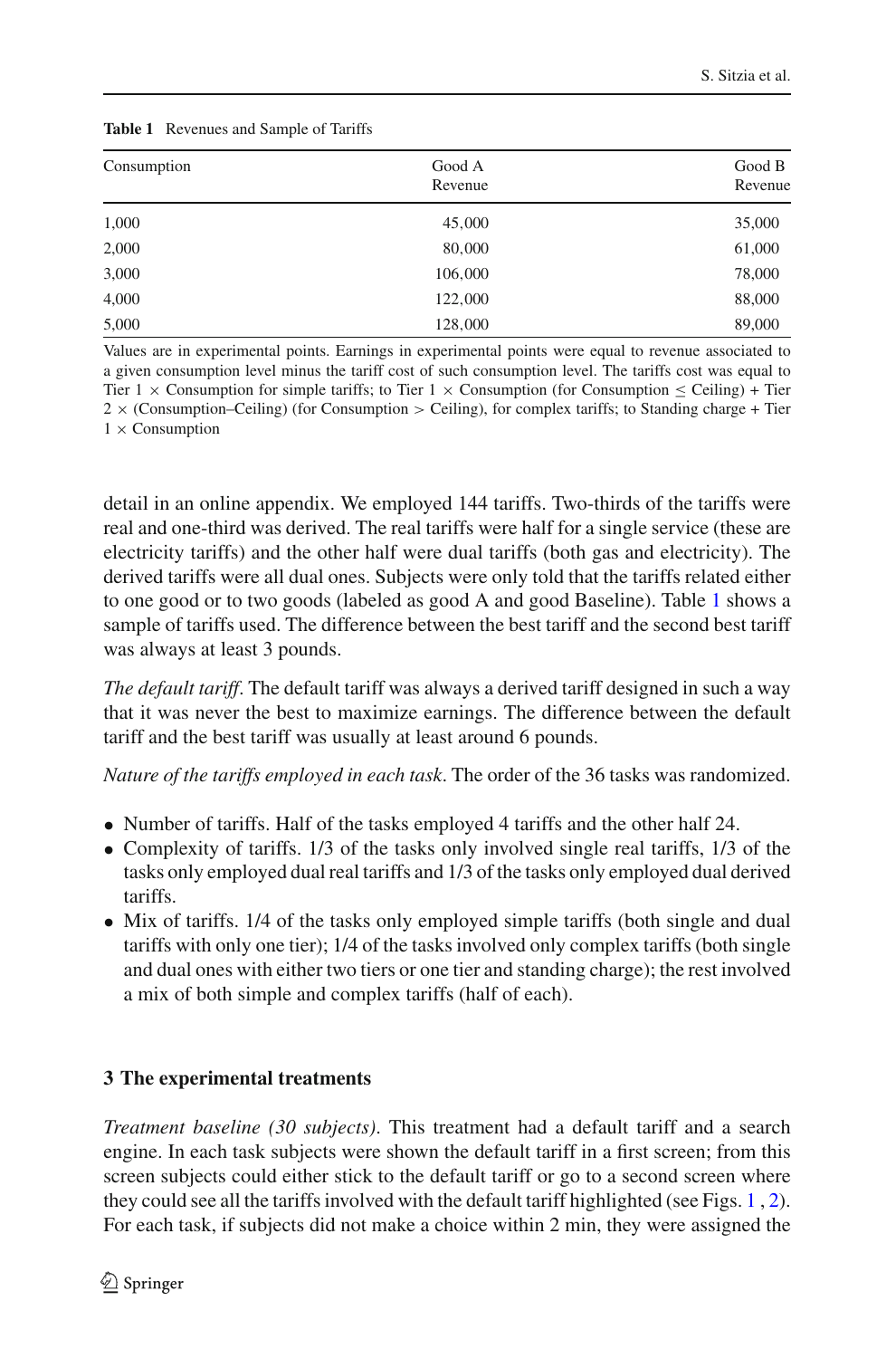

**Fig. 1** The 1st Screenshot in the Baseline, Web and Grid Treatments

<span id="page-6-0"></span>default tariff.<sup>[15](#page-6-1)</sup> When deciding the tariff to select, subjects could use a search engine, which was a stylized version of internet search engines: subjects had to provide the default tariff details and a consumption level; the search engine would then give the entire list of tariffs with the difference in earnings relative to the default tariff.

*Treatment web (alternative internet task – 30 subjects)*. This treatment involves two different tasks displayed in two different screens. In one computer screen subjects had the tariff task implemented as in the baseline treatment. In another screen they could browse the web but were not paid for that, in fact only the tariff task was incentivized. If in any given period they did not make any active choice in the tariff task within 2 min, the default tariff was selected for them; they were then required to select their consumption level.

*Treatment grid (alternative counting task – 50 subjects)*. In this treatment, subjects again had two screens in front of them. In one they could perform the tariff tasks. In the other, they could perform a counting task consisting in counting the  $1s$  in  $0-1$ grids (see Fig. [3\)](#page-8-0). This is a task deemed unpleasant enough in the real effort literature (as in [Abeler et al. 2011](#page-23-2)) as to be considered a good measure of real effort. In our

<span id="page-6-1"></span><sup>&</sup>lt;sup>15</sup> Based on other treatments without this time cutoff, described in the working paper version of this paper [\(Sitzia et al. 2013](#page-25-11)), we knew that subjects take around 1 min to make a choice. We then fixed the 2 min cutoff so that we are comfortable that any difference in behavior cannot be attributed to subjects simply not having the time to take a decision.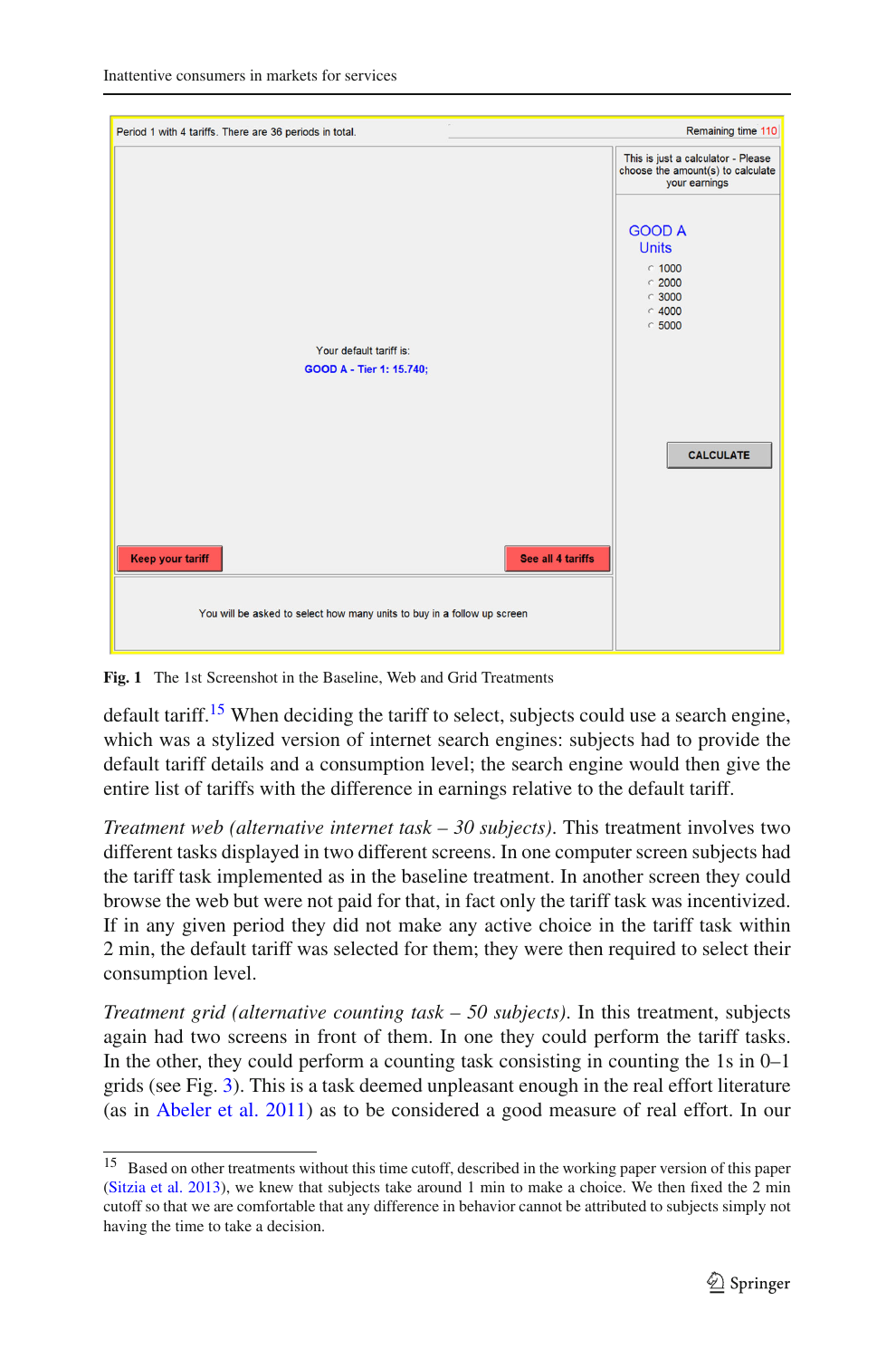|            | Period 1 with 4 tariffs. There are 36 periods in total.                                           |                                                                               | Remaining time 54                                                           |
|------------|---------------------------------------------------------------------------------------------------|-------------------------------------------------------------------------------|-----------------------------------------------------------------------------|
|            | Select your preferred tariff and click OK when you are satisfied. Your default tariff is in bold. |                                                                               | This is just a calculator - You<br>can use it to calculate your<br>earnings |
|            |                                                                                                   |                                                                               | Good A                                                                      |
|            |                                                                                                   | Standing charge                                                               | 0.000                                                                       |
|            |                                                                                                   | Tier 1                                                                        | 0.000                                                                       |
|            |                                                                                                   | Ceiling                                                                       | $\overline{0}$                                                              |
|            |                                                                                                   | Tier 2                                                                        | 0.000                                                                       |
| ∩ Tariff 1 | GOOD A - Tier 1: 16.325; Ceiling: 900; Tier 2: 15.263;                                            |                                                                               |                                                                             |
| ∩ Tariff 2 | GOOD A - Tier 1: 10.726;                                                                          | $\mathbf{H}$                                                                  |                                                                             |
| G Tariff 3 | GOOD A - Tier 1: 15.740;                                                                          | $\mathbb{H}$                                                                  |                                                                             |
| ∩ Tariff 4 | GOOD A - Tier 1: 21.940; Ceiling: 900; Tier 2: 10.154;                                            | $\mathbf{H}$                                                                  |                                                                             |
| OK         | Use search engine                                                                                 | <b>GOOD A Units</b><br>$C$ 1000<br>$C$ 2000<br>$C$ 3000<br>$C$ 4000<br>C 5000 | <b>CALCULATE</b>                                                            |
|            |                                                                                                   |                                                                               |                                                                             |
|            | You will be asked to select how many units to buy in a follow up screen                           |                                                                               |                                                                             |

<span id="page-7-0"></span>**Fig. 2** The Tariff Task Screenshot in the Baseline, Web and Grid Treatments

experiment, and as made clear in the instructions, it was also entirely unincentivized, which means that subjects should have ignored the task and focused entirely on the tariff tasks, on which their earnings depended exclusively. By comparing performance in the Web and the Grid treatment, we can verify whether the nature of the alternative task matters for our results.

*Treatment salient (alternative salient counting task – 50 subjects)*.This is the key treatment of our experiment. We employed the same counting task as in Grid, but the grid was now placed on the first screen of each task (see Fig. [4\)](#page-9-1). On the same screen subjects also saw the default tariff and so, if they wished, they could choose this tariff in this screen and move straight to the consumption page. Alternatively they could opt to see all the tariffs involved in the task and select the tariff of their choice as usual.

Using the language of [Zizzo](#page-25-12) [\(2010](#page-25-12)), our experimental manipulation deliberately employs a *purely cognitive* experimenter demand effect as an experimental tool to make subjects pay attention as a default to the counting task.<sup>[16](#page-7-1)</sup> We would argue that,

<span id="page-7-1"></span><sup>16</sup> Again in the language of that paper, this is akin to a legitimate *magnifying glass* use of experimenter demand effects: namely, one that employs demand effects as an artificial tool to replicate in the laboratory real world conditions that would otherwise not be paralleled. A purely cognitive experimenter demand effect relates to the cognitive process by which subjects make sense of an unfamiliar laboratory decision environment, and in this case can be seen to underpin treating the counting task as a default. It does *not* involve a desire to do what is perceived as what an experimenter wishes them to do, which we discuss next.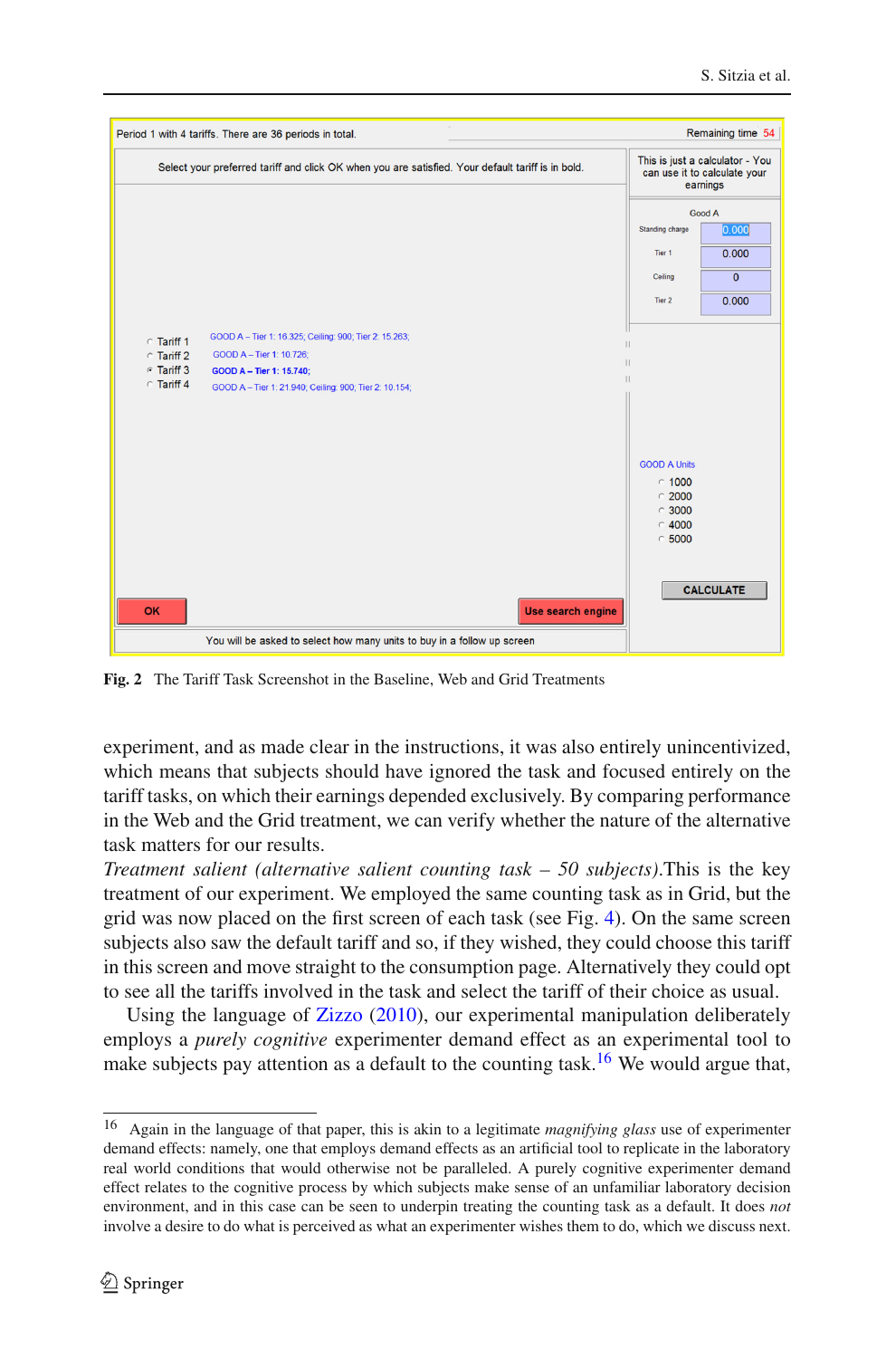

**Fig. 3** Alternative Counting Task in the Web and Grid Treatments

<span id="page-8-0"></span>even with this purely cognitive experimenter demand, the tariff task is likely to be more salient in the experiment than going to a switching website can ever be for real world households. As a result, our inattention manipulation is likely to simply provide *lower bounds* on the kind of effects that inattention may produce in the real world. The comparison between performance in the Grid and the Salient treatments will be especially useful in isolating this effect as the alternative task is the same in the two treatments. As a result, a preference for the alternative task would not be able to explain any differential performance between the two treatments.<sup>17</sup>

<span id="page-8-1"></span><sup>&</sup>lt;sup>17</sup> In further treatments described in the working paper version of this paper [\(Sitzia et al. 2013](#page-25-11)), we address the potential criticism that subjects may not be inattentive as a result of a purely cognitive experimenter demand effect, but rather may simply want to do what they think the experimenter wants them to do. This would be a form of social experimenter demand effect [\(Zizzo 2010](#page-25-12)), that would be incompatible with our inattention interpretation. [Sitzia et al.](#page-25-11) [\(2013](#page-25-11)) ran treatments where subjects who ended with suboptimal outcomes were told that they could have made more money by making another choice. If subjects felt that they were not supposed to focus on the tariff task because this was not what we wanted of them, by telling them that they could have earned more money by choosing another tariff, and indeed telling them repeatedly and insistently that this was the case if they kept ignoring the tariff task, the experimenters made clear that this was not what was wanted at all. However, as described in [Sitzia et al.](#page-25-11) [\(2013\)](#page-25-11), we found similar results to the inattention treatments described in this paper, which runs against a social experimenter demand effect interpretation. The working paper also describes questionnaire evidence against such an interpretation.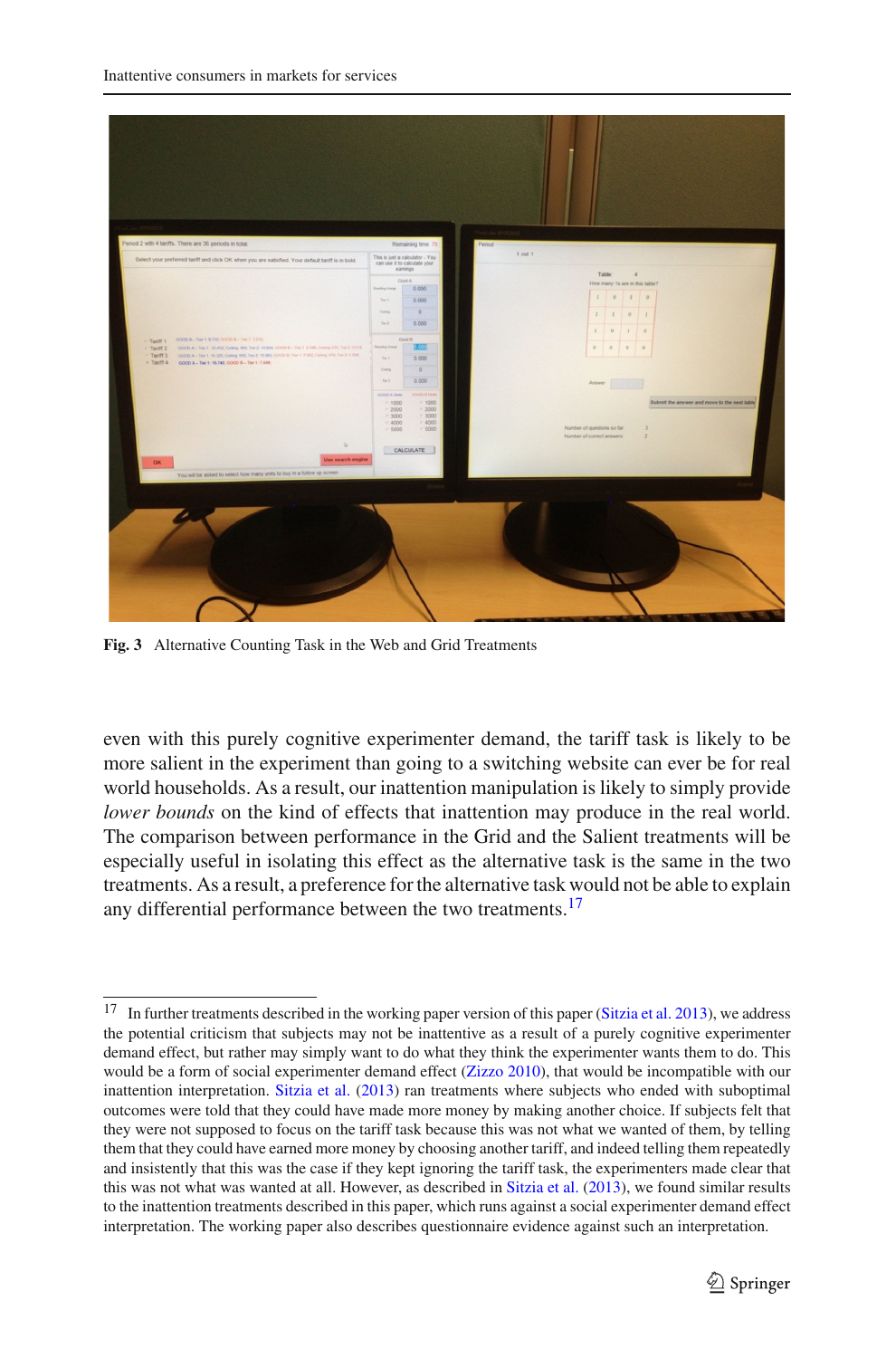| Period 1 with 4 tariffs. There are 36 periods in total.                                                    |                                                           |              |              |              |                               | Remaining time 113                           |
|------------------------------------------------------------------------------------------------------------|-----------------------------------------------------------|--------------|--------------|--------------|-------------------------------|----------------------------------------------|
| Your default tariff is:                                                                                    |                                                           |              |              |              |                               |                                              |
| GOOD A - Tier 1: 16.325; Ceiling: 900; Tier 2: 15.982; GOOD B- Tier 1: 7.002; Ceiling: 670; Tier 2: 6.784; |                                                           |              |              |              |                               |                                              |
|                                                                                                            | Table:                                                    |              | $\mathbf{1}$ |              |                               |                                              |
|                                                                                                            | How many 1s are in this table?                            |              |              |              |                               |                                              |
|                                                                                                            | $\bf{0}$                                                  | $\bf{0}$     | $\mathbf{1}$ | $\bf{0}$     |                               |                                              |
|                                                                                                            | $\mathbf{0}$                                              | $\mathbf{0}$ | $\mathbf{1}$ | $\mathbf{1}$ |                               |                                              |
|                                                                                                            | 1                                                         | $\mathbf{1}$ | $\mathbf{0}$ | $\bf{0}$     |                               |                                              |
|                                                                                                            | 1                                                         | $\bf{0}$     | $\bf{0}$     | $\bf{0}$     |                               |                                              |
|                                                                                                            |                                                           |              |              |              |                               |                                              |
|                                                                                                            |                                                           |              |              |              |                               |                                              |
|                                                                                                            | Answer                                                    |              |              |              |                               |                                              |
|                                                                                                            |                                                           |              |              |              |                               | Submit the answer and move to the next table |
|                                                                                                            |                                                           |              |              |              |                               |                                              |
|                                                                                                            | Number of questions so far:<br>Number of correct answers: |              |              |              | $\mathbf 0$<br>$\overline{0}$ |                                              |
|                                                                                                            |                                                           |              |              |              |                               |                                              |
|                                                                                                            |                                                           |              |              |              |                               | Keep default tariff and go ahead             |
|                                                                                                            |                                                           |              |              |              |                               | Choose among 4 tariffs task                  |

<span id="page-9-1"></span>**Fig. 4** 1st Screenshot with Default Tariff and Counting Task in the Salient treatment

## <span id="page-9-0"></span>**4 Descriptive statistics**

## 4.1 Overview

We classify subjects' choices in three ways: subjects choose the best tariff, subjects stick to the default tariff and subject switch to a suboptimal tariff (i.e. a tariff that is not the best tariff). We define the *default rate* as the percentage of times subjects stick to the default tariff, and the *suboptimal switching rate* as the percentage of times subjects switch to a suboptimal tariff. The *suboptimal outcome rate* is therefore defined as the sum of the default rate and suboptimal switching rate. If we define the *optimal outcome rate* as the percentage of times a subject choose the best tariff, then the suboptimal outcome rate plus the optimal outcome rate is equal to 1. We will focus on the suboptimal outcome rate and its two components, default rates and suboptimal switching rates. Table [2](#page-10-0) presents default rates, suboptimal switching rates and suboptimal choices for the four treatments.

### <span id="page-9-2"></span>4.2 The role of inattention

Treatments Web, Grid and Salient verify the impact of inattention on consumer behavior in particular when compared to the baseline treatment. As previously noted, inat-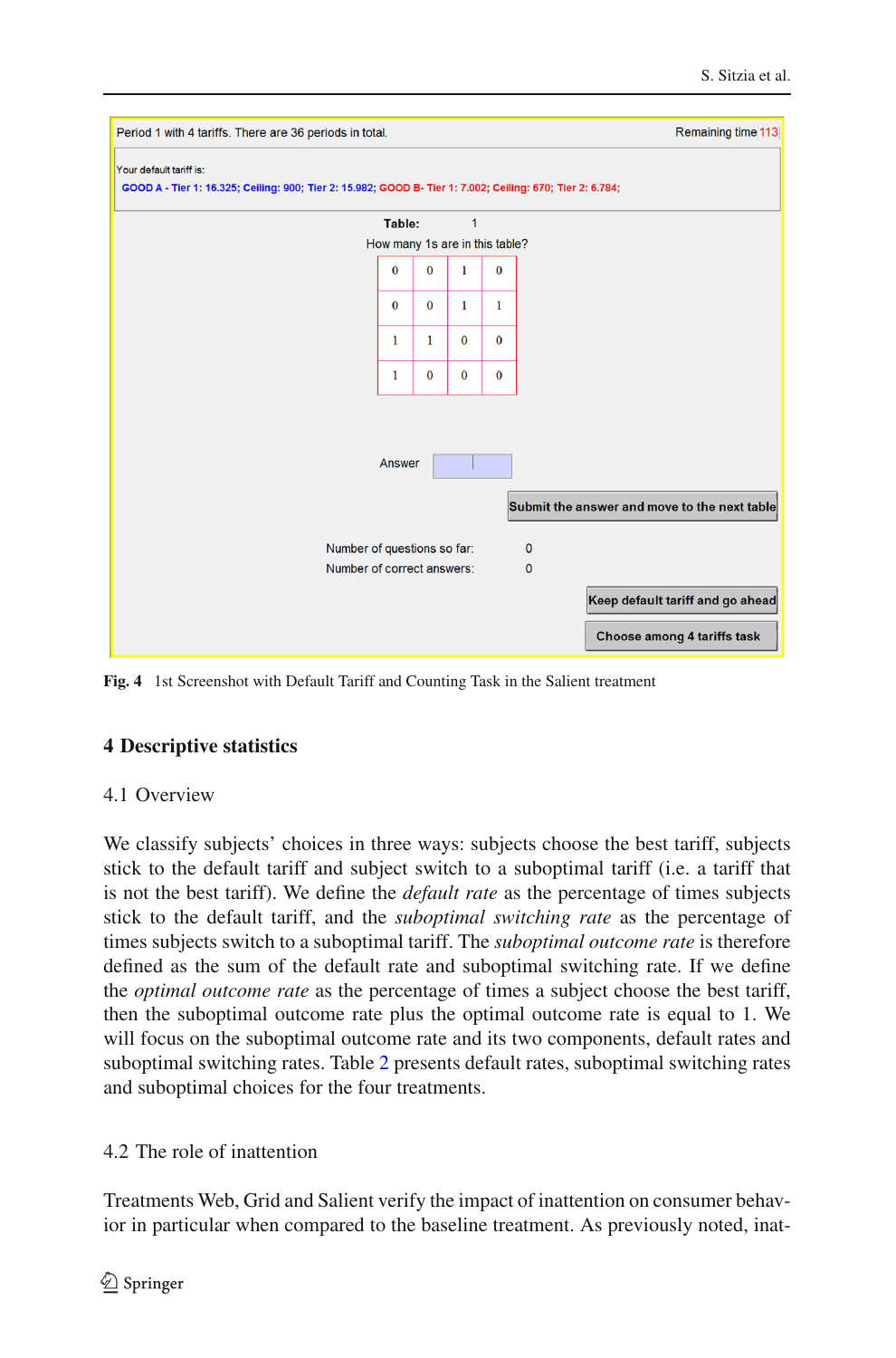<span id="page-10-0"></span>

| Treatment               | Type of market                       |                |               | Complexity of task |       | Number of<br>tariffs per task |            | Overall |
|-------------------------|--------------------------------------|----------------|---------------|--------------------|-------|-------------------------------|------------|---------|
|                         | Single market                        | Dual<br>market | All<br>simple | All<br>complex     | Mixed | 4 Tariffs                     | 24 Tariffs |         |
| Panel a - default rates |                                      |                |               |                    |       |                               |            |         |
| <b>Baseline</b>         | 0.114                                | 0.160          | 0.117         | 0.178              | 0.143 | 0.146                         | 0.143      | 0.144   |
| Web                     | 0.211                                | 0.286          | 0.261         | 0.272              | 0.258 | 0.274                         | 0.248      | 0.261   |
| Grid                    | 0.262                                | 0.298          | 0.267         | 0.313              | 0.284 | 0.274                         | 0.298      | 0.286   |
| Salient                 | 0.462                                | 0.456          | 0.447         | 0.473              | 0.457 | 0.438                         | 0.478      | 0.458   |
| Average                 | 0.287                                | 0.319          | 0.267         | 0.330              | 0.284 | 0.301                         | 0.316      | 0.309   |
|                         | Panel b - suboptimal switching rates |                |               |                    |       |                               |            |         |
| <b>Baseline</b>         | 0.275                                | 0.297          | 0.167         | 0.339              | 0.308 | 0.185                         | 0.394      | 0.290   |
| Web                     | 0.236                                | 0.239          | 0.133         | 0.272              | 0.256 | 0.154                         | 0.322      | 0.238   |
| Grid                    | 0.215                                | 0.207          | 0.140         | 0.237              | 0.220 | 0.118                         | 0.301      | 0.209   |
| Salient                 | 0.167                                | 0.176          | 0.127         | 0.193              | 0.179 | 0.100                         | 0.246      | 0.173   |
| Average                 | 0.215                                | 0.207          | 0.140         | 0.237              | 0.220 | 0.118                         | 0.301      | 0.209   |
|                         | Panel c - suboptimal outcome rates   |                |               |                    |       |                               |            |         |
| <b>Baseline</b>         | 0.389                                | 0.457          | 0.283         | 0.517              | 0.451 | 0.331                         | 0.537      | 0.434   |
| Web                     | 0.447                                | 0.525          | 0.394         | 0.544              | 0.514 | 0.428                         | 0.570      | 0.499   |
| Grid                    | 0.477                                | 0.505          | 0.407         | 0.550              | 0.504 | 0.392                         | 0.599      | 0.496   |
| Salient                 | 0.628                                | 0.632          | 0.573         | 0.667              | 0.636 | 0.538                         | 0.723      | 0.631   |
| Average                 | 0.502                                | 0.539          | 0.433         | 0.579              | 0.537 | 0.433                         | 0.621      | 0.527   |

|  |  | <b>Table 2</b> Key Descriptive Statistics |  |
|--|--|-------------------------------------------|--|
|--|--|-------------------------------------------|--|

tention is difficult to study in an experimental setting because there is a natural bias that subjects have (in coming to the lab) to *do something*; this is different from households not paying attention to specific tasks, such as choices of services, because it is not part of their weekly, monthly or yearly routines.

Table [2](#page-10-0) and Fig. [5](#page-11-0) present default rates, suboptimal switching rates and suboptimal choices for the all treatments that implement an alternative task. Let us start by noticing that default choice rates in the treatments that implement alternative tasks are all higher than default choice rates in our baseline treatment (Mann-Whitney  $p < 0.001$  in all cases)[.18](#page-10-1) The difference is smaller for the Web and the Grid treatments than for the Salient treatment.

To remind the reader, the only difference between Web and Grid is the nature of the alternative task. In the Web treatment the alternative task is the internet task. In the Grid treatment the alternative task is a counting task. Both tasks are displayed on a different screen from the tariff task. Table [2](#page-10-0) shows that in both treatments suboptimal

<span id="page-10-1"></span><sup>&</sup>lt;sup>18</sup> In this paper between treatments comparisons are tested using Mann-Whitney tests while within treatment ones are tested using Wilcoxon tests. All reported *p* values are two-sided. For all bivariate tests, unless specified otherwise, tests are run at the subject level to control for any within-subject non independence of observations. A regression analysis is provided in the online appendix.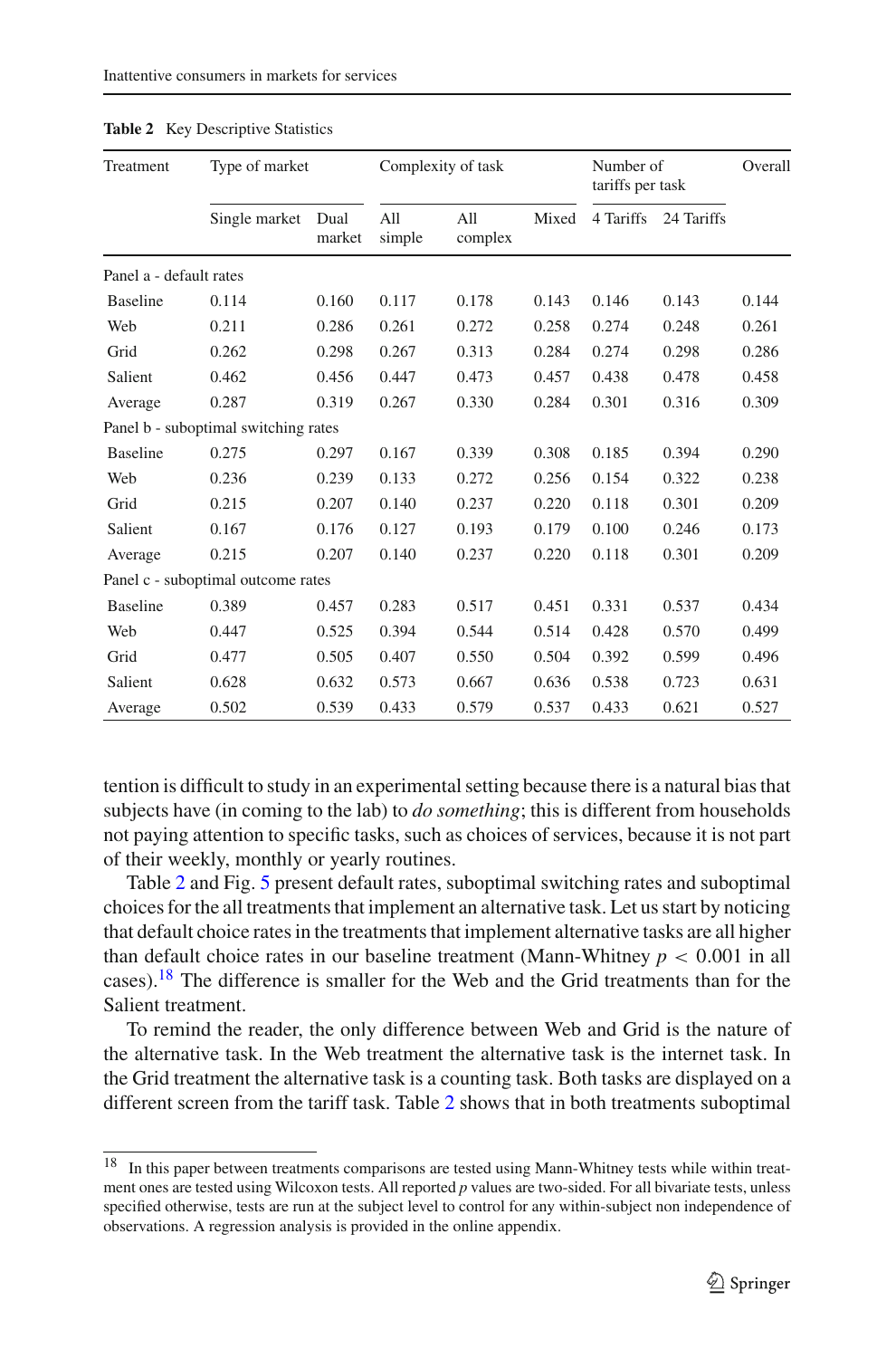<span id="page-11-0"></span>



outcome rates are about 50 %, roughly equally split between default choice rate and suboptimal switching rate. We observe no differences between the two treatments.

*Remark 1* The default rate and suboptimal switching rates, and consequently the suboptimal outcome rate, is not different between the Web and the Grid treatments. There is no support for the nature of the alternative task making a difference.

We do observe a significant increase in the default rates when we compare the Salient and Grid treatments. The only difference between them is the saliency of the alternative counting task. In the Salient treatment, the counting task is shown on the same screen as the tariff task. Table [2](#page-10-0) shows that that the default choice rate jumps up to 46 % in Salient (Mann-Whitney  $p < 0.03$ ). The suboptimal switching rate is lower in Salient though the effect is marginal or insignificant (Mann-Whitney  $p =$ 0.09). Overall, 63 % of outcomes were suboptimal in Salient, against 50 % in Grid (Mann-Whitney  $p = 0.05$ ). The different default rates between Grid and Salient can be interpreted in terms of inattention. Further support for this interpretation is provided in Sect. [5.](#page-12-0)

<span id="page-11-1"></span>*Remark 2* The default choice rate is significantly higher in the Salient than in the Grid treatment, and three times as large as in Baseline. Overall suboptimal outcomes go up by 20 % in Salient relative to Baseline. Inattention matters.

Table [3](#page-12-1) reports several other variables (other than average earnings) that can be used to gauge the extent of inattention in the Salient treatment. Specifically, the variable Search Engine shows the proportion of times subjects used the search engine. The number of times that subjects have ended up with the default in the first screen (that is the screen where only the default tariff is displayed, or the default tariff and counting task) is around 40 % in the Salient treatment, about 20 % in the Grid and Web treatment and much less (8 %) in the Baseline treatment. A sign of the effect of inattention to the tariff task is in the proportion of subjects who ended up in the Salient treatment relative to the other treatments with the default tariff in the first screen because they did not make an active choice: this proportion was around 17.5 % in the Salient treatment and less than 5 % in the others. Another sign of the effect of inattention is the number of counting tasks that subjects did in the Salient treatment relative to the Grid treatment. They did more than three times as many counting tasks on average in the Salient treatment relative to the Grid treatment (164 in the Salient treatment versus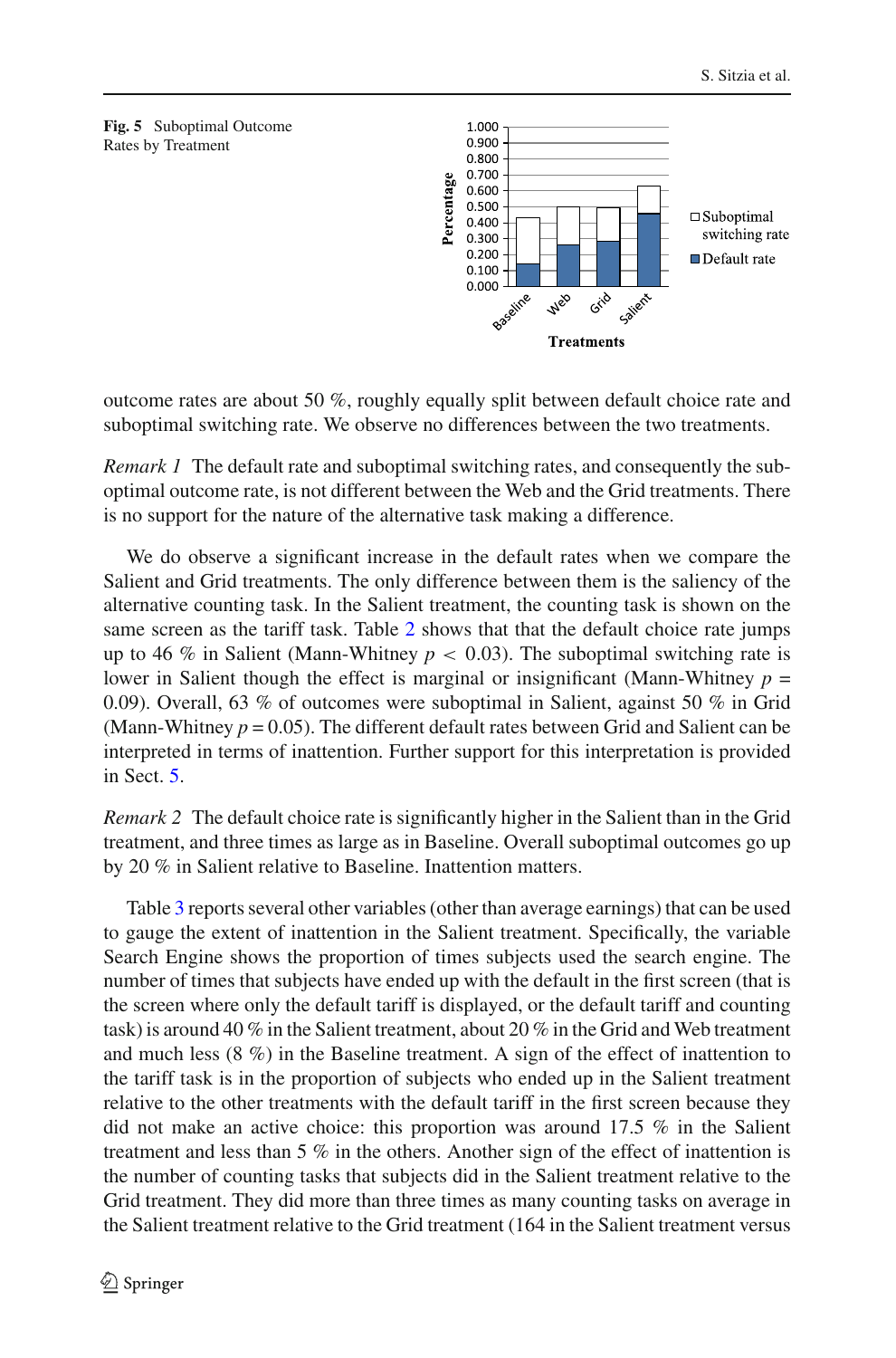<span id="page-12-1"></span>

| Treatment       | Calculator | Search engine | Default 1st screen | Engagement<br>counting task | Earnings |
|-----------------|------------|---------------|--------------------|-----------------------------|----------|
| <b>Baseline</b> | 0.881      | 0.250         | 0.084              |                             | 71,730   |
| Web             | 0.655      | 0.243         | 0.200              |                             | 70,521   |
| Grid            | 1.105      | 0.284         | 0.207              | 46.398                      | 69,969   |
| Salient         | 1.217      | 0.155         | 0.396              | 163.760                     | 64,966   |
| Total           | 0.997      | 0.230         | 0.242              | 106.842                     | 68,839   |

|  | <b>Table 3</b> Other Variables |
|--|--------------------------------|
|  |                                |

Calculator: the number of times in average that subjects used the calculator in the tariff task (Fig. [2\)](#page-7-0); Search engine: the number of times on average that subject used the search engine. The search engine could only be used in the tariff task. Default on the first screen: proportion of times subjects chose the default in the first screen (see Fig. [1\)](#page-6-0); Engagement Counting Task: number of grids subjects engaged with. This variable is only available for Grid and Salient treatments; Earnings: this variable represents the average earnings per treatment. Given that in the dual markets the number of experimental points earned were double but the conversion rate was 1/2 than in the other tasks, we have normalized this variable to account for this

51 in the Grid treatment; Mann-Whitney  $p < 0.001$ ).<sup>[19](#page-12-2)</sup> In the Salient treatment the engagement with the task and default rates are strongly positively related, unlike in the Grid treatment (Spearman  $\rho = 0.56$ ,  $p < 0.001$ , in Salient, vs. 0.17,  $p = 0.24$  in Grid).

## 4.3 The role of complexity

Table [2](#page-10-0) shows averages of our three key variables for different dimensions of complexity. We will provide regression results later on to see the effects of complexity on our key variables. For now we merely notice that product bundling (dual markets vs. single markets) seems to have a small impact on the default rate and an even smaller effect on the suboptimal switching rate. The complexity of the tariffs employed seems to influence both the default tariff rate and switching rate, and, consequently, the suboptimal outcome rate. The number of tariffs has a small impact on the default rate and a more sizeable one on the suboptimal switching rate, and, consequently, on the suboptimal outcome rate.

### <span id="page-12-0"></span>**5 Regressions**

In this section we present three sets of regressions to shed light on what the role of inattention and complexity is in driving consumer outcomes, and which factors influence earnings, the use of search engine and calculator.

<span id="page-12-2"></span><sup>&</sup>lt;sup>19</sup> The proportion of subjects that played the counting task at least once is also greater in the Salient treatment (Mann-Whitney,  $p < 0.001$ ).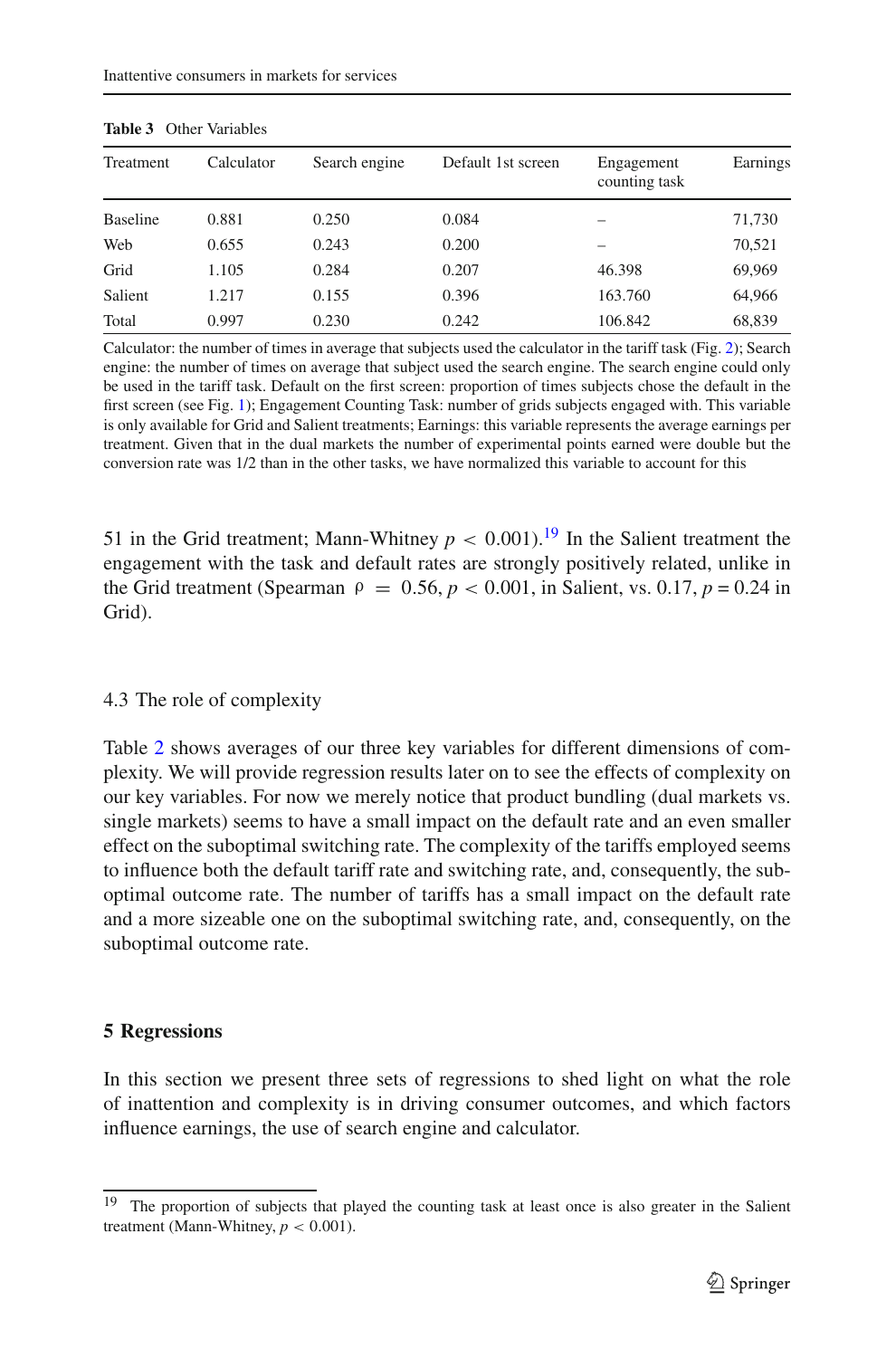5.1 Regressions on whole sample

In this section we estimate several models on the default rate, the switching rate and the suboptimal outcome rate, plus the default rate occurring in the first screen. All the regressions have been estimated using Probit with robust standard error to control for the fact that our observations are clustered at a subject level.

The variables we use in the models are as follows:

Period: this variable captures learning over time. Learning implies a negative coefficient.

Period^2: this is period squared. If there is learning but only up to a certain point, we expect this variable to have a small positive coefficient.

Dual market: this is a dummy variable that takes value 1 if markets are for two goods and 0 otherwise.

Complex tariffs: this variable takes value 1 in tasks if all tariffs are complex and 0 otherwise.

Mixed tariffs: this variable takes value 1 when the task involves both complex tariffs and simple tariffs, 0 otherwise.

Number of tariffs: this variable takes value 1 when the task involves 24 tariffs, 0 otherwise.

Calculator: this variable takes value 1 if the subject has used a calculator in the tariff task screen (i.e. where they see all tariffs), 0 otherwise.

Search engine: this variable takes value 1 if subjects use the search engine, 0 otherwise. Baseline, Web and Grid: these variables are dummies for our control treatments, equal to 1 in the Baseline, Web and Grid treatments respectively, and 0 otherwise. Our benchmark treatment is the Salient one.

Nationality, Gender and Age: these are demographic variables. Nationality is 1 if subjects are British, 0 otherwise. Gender is equal to 1 for men, else 0.

*Regressions on the default rate*. Table [4](#page-14-0) shows that, independently of the model estimated, the default rate decreases over time but the decrease peters out with time as shown by the combined Period and Period∧2 coefficients. Subjects also stick more to the default tariff when tariffs are complex. There is strong evidence in most of the models we estimate that the default rate increases when tariffs are complex. The use of the calculator and search engine is negatively correlated with the default rate. There is also strong evidence that subjects choose less frequently the default tariff in the Baseline treatment compared to the Salient one; the Baseline has in fact the lowest estimated coefficient, by around 28–32 % depending on the model specification. In the other two treatments the effect is milder but still significant in most model specifications.

*Regressions on the suboptimal switching rate*. Independently of the specification of the model, we find that the suboptimal switching rate is greater when tariffs are both all complex and mixed and when the number of tariffs is 24. A greater use of the calculator is positively correlated with the suboptimal switching rate (probably because, if subjects are confused, they use the calculator more, to get an idea of which one is the best tariff). The search engine, as expected, is negatively correlated with the suboptimal switching rate. The Baseline treatment has a significantly *higher* suboptimal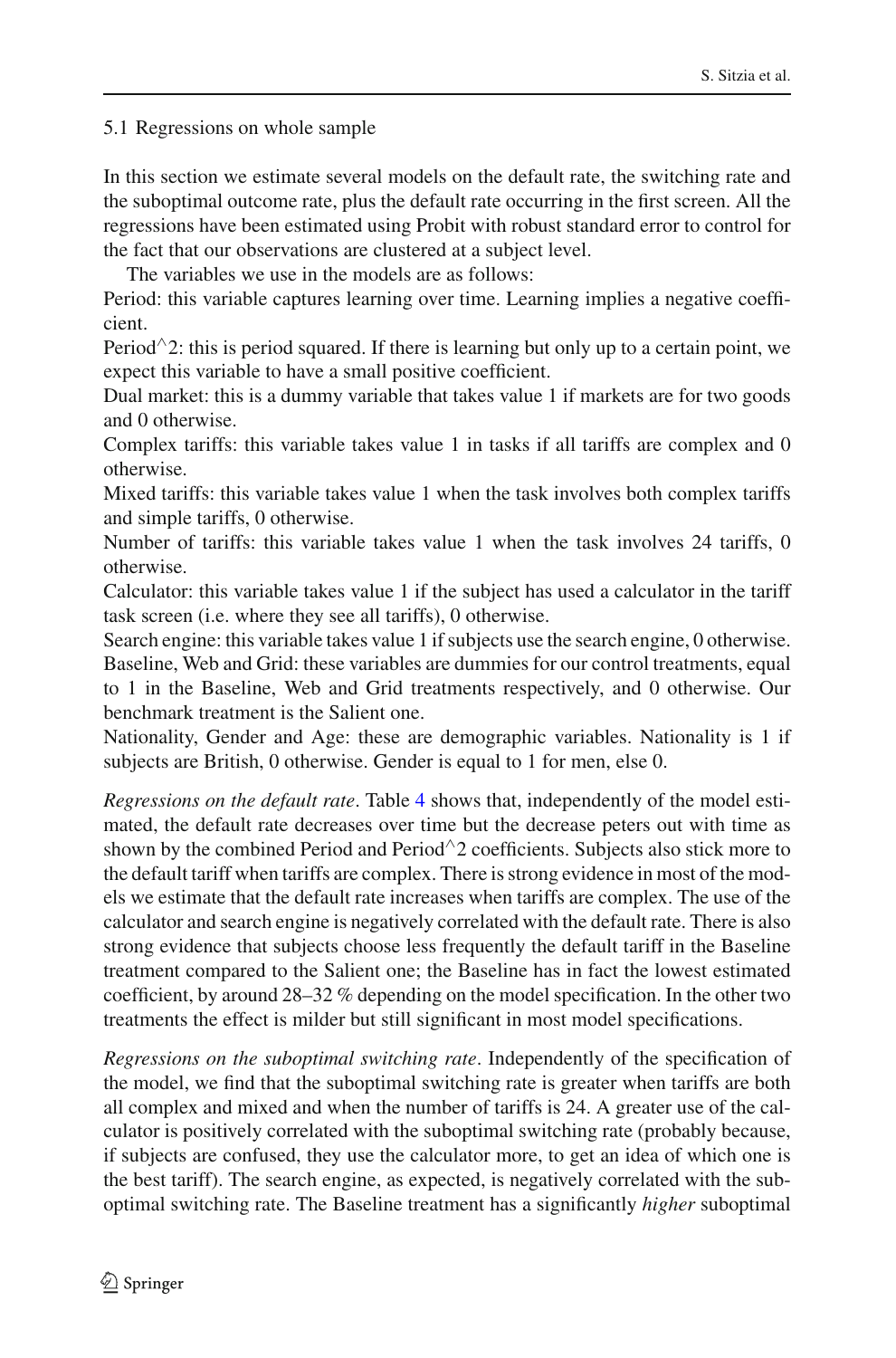<span id="page-14-0"></span>

| Table 4 Probit Regressions on |                          |                        | the Key Variables       |                                |                              |                               |                       |                       |                            |                                            |                         |                         |                            |
|-------------------------------|--------------------------|------------------------|-------------------------|--------------------------------|------------------------------|-------------------------------|-----------------------|-----------------------|----------------------------|--------------------------------------------|-------------------------|-------------------------|----------------------------|
| Dependent<br>Variable         | Default<br>rate          |                        |                         |                                | switching rate<br>Suboptimal |                               |                       |                       | outcome rate<br>Suboptimal |                                            |                         |                         | Default rate 1st<br>Screen |
| Period                        | (0.002)                  | (0.002)                | (0.002)                 | $(0.002)$                      | (0.002)                      | $(0.002)$                     | $-0.002$<br>$(0.002)$ | $-0.002$<br>(0.002)   | (0.002)                    | $-0.030***-0.031***-0.025***$<br>$(0.002)$ | $(0.003)$               | $-0.026***$<br>(0.003)  | $-0.007***$<br>(0.002)     |
| Period <sup>^2</sup>          |                          | $0.0004*** 0.0005***$  | $0.0004***$             | $0.0004***$                    | $-0.0036$                    | 0.00006                       | 0.00002               | 0.00003               | $0.001***$                 | $0.0006***$                                | $0.00048***$            | $0.0005***$             | $0.0001***$                |
| Dual market                   | (0.00005)<br>$0.033***$  | (0.00005)<br>$0.019*$  | (0.00005)<br>$0.036***$ | (0.00005)<br>$0.021**$         | (0.002)<br>0.005             | $(0.0006)$ $(0.000)$<br>0.013 | 0.007                 | (0.00006)<br>0.013    | $0.038***$<br>(0.000)      | (0.00006)<br>$0.030***$                    | $0.042***$<br>$(0.000)$ | (0.00006)<br>$0.031***$ | (0.00004)<br>$0.021*$      |
| Complex                       | $0.037***$<br>(0.010)    | $0.031**$<br>(0.011)   | $0.041***$<br>(0.010)   | $0.036**$<br>$(0.010)$         | $0.120***$<br>(0.010)        | $0.123***$<br>$(0.010)$       | $0.120***$<br>(0.010) | $0.123***$<br>(0.010) | $0.147***$<br>(0.011)      | $0.144***$<br>$(0.011)$                    | $0.155***$<br>(0.011)   | $0.151***$<br>$(0.011)$ | (0.010)<br>0.005           |
| tariffs                       | (0.014)                  | (0.013)                | (0.015)                 | (0.014)                        | (0.021)                      | (0.021)                       | (0.021)               | (0.020)               | (0.021)                    | (0.021)                                    | (0.021)                 | $(0.021)$               | (0.011)                    |
| Mixed tariffs                 | 0.013                    | $\overline{C}$<br>0.01 | 0.017                   | 0.017                          | $0.104***$                   | $0.104***$ $0.103***$         |                       | $0.103***$            | $0.104***$                 | 0.104***                                   | $0.108***$              | $0.108***$              | $-0.002$                   |
|                               | (0.011)                  | (0.011)                | (0.011)                 | (0.012)                        | (0.017)                      | (0.017)                       | $(0.017)$             | (0.016)               | (0.015)                    | (0.014)                                    | (0.014)                 | (0.014)                 | (0.009)                    |
| Number                        | 0.009                    | $-0.003$               | 0.012                   | $-0.015*$                      | $0.172***$                   | $0.177***0.175***$            |                       | 0.179***              | $0.181***$                 | $0.175***$                                 | $0.188***$              | $0.180***$              | $0.022***$                 |
| of tariffs                    | (0.010)                  | $(0.010)$              | (0.010)                 | (0.010)                        | (0.013)                      | (0.013)                       | (0.013)               | (0.013)               | (0.014)                    | (0.015)                                    | (0.014)                 | (0.014)                 | (0.008)                    |
| Calculator                    |                          | $-0.046***$<br>(0.008) |                         | $-0.045***$<br>(0.007)         |                              | $0.015***$<br>(0.002)         |                       | $0.012***$<br>(0.002) |                            | $-0.017***$<br>(0.005)                     |                         | $-0.021***$<br>(0.004)  |                            |
| Search engine                 |                          |                        | $-0.327***$             | $-0.326***$                    |                              |                               | $-0.211***$           | $-0.203***$           |                            |                                            | $-0.436***$             | $-0.441***$             |                            |
|                               |                          |                        | (0.042)                 | (0.039)                        |                              |                               | (0.024)               | (0.024)               |                            |                                            | (0.026)                 | (0.025)                 |                            |
| Baseline                      | $-0.324***$<br>$(0.068)$ | $317***$<br>(0.066)    | $-0.292**$<br>(0.062)   | $-0.282***0.115***$<br>(0.059) | (0.036)                      | $0.116***$<br>(0.035)         | $0.129***$<br>(0.030) | $0.129***$<br>(0.030) | $-0.194***$<br>(0.064)     | $-0.194***$<br>(0.064)                     | $-0.151***$<br>(0.050)  | $-0.151***$<br>(0.049)  | $-0.330***$<br>(0.070)     |
| Web                           | $-0.194**$               | $-0.194**$             | $-0.169*$               | $-0.169**$                     | $0.079**$                    | $0.084**$                     | $0.095**$             | $0.098***$            | $-0.134*$                  | $-0.138*$                                  | $-0.094$                | $-0.100*$               | $-0.184**$                 |
|                               | (0.079)                  | (0.076)                | (0.073)                 | (0.069)                        | (0.040)                      | (0.040)                       | (0.038)               | (0.038)               | (0.074)                    | (0.073)                                    | (0.061)                 | (0.059)                 | (0.075)                    |
|                               |                          |                        |                         |                                |                              |                               |                       |                       |                            |                                            |                         |                         |                            |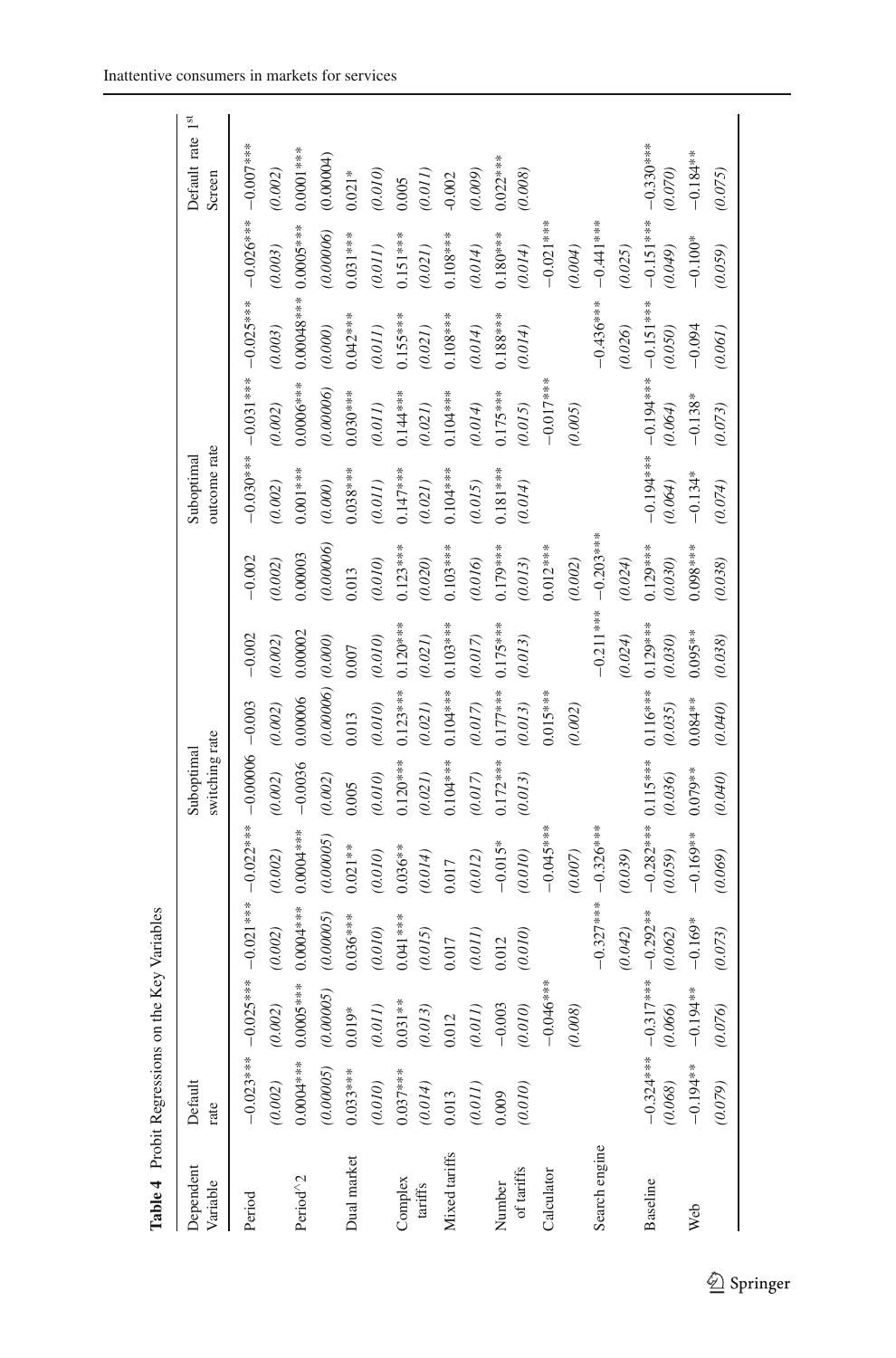Table 4 continued **Table 4** continued

| Lable + Continued   |                 |            |          |           |                              |           |           |           |                            |            |          |          |                            |
|---------------------|-----------------|------------|----------|-----------|------------------------------|-----------|-----------|-----------|----------------------------|------------|----------|----------|----------------------------|
| pendent<br>variable | Default<br>rate |            |          |           | switching rate<br>Suboptimal |           |           |           | outcome rate<br>Suboptimal |            |          |          | Default rate 1st<br>Screen |
|                     | $-0.154**$      | $-0.144**$ | $-0.119$ | $-0.106*$ | 0.04                         | 0.037     | $0.061*$  | $0.057*$  | $-0.131**$                 | $-0.129**$ | $-0.074$ | $-0.069$ | $-0.163***$                |
|                     | (0.062)         | (0.060)    | (0.057)  | (0.054)   | (0.034)                      | (0.034)   | (0.031)   | $(0.031)$ | (0.064)                    | 0.063)     | (0.052)  | (0.050)  | (0.059)                    |
| Vationality         | $-0.046$        | $-0.049$   | $-0.062$ | $-0.068$  | $0.059**$                    | $0.060**$ | $0.049*$  | $0.051**$ | 0.18                       | 1.017      | $-0.012$ | $-0.016$ | $-0.036$                   |
|                     | 0.059)          | (0.057)    | (0.054)  | (0.051)   | (0.028)                      | (0.028)   | (0.026)   | (0.026)   | (0.054)                    | 0.054)     | (0.044)  | (0.043)  | (0.057)                    |
| Gender              | $-0.071$        | $-0.059$   | $-0.068$ | $-0.056$  | 0.014                        | 0.01      | $0.014\,$ | 0.011     | $-0.055$                   | $-0.05$    | $-0.052$ | $-0.047$ | $-0.088*$                  |
|                     | 0.053)          | (0.051)    | (0.049)  | (0.046)   | (0.026)                      | (0.026)   | (0.023)   | (0.023)   | (0.049)                    | (670, 0)   | (0.040)  | (0.039)  | (0.052)                    |
| Age                 | $-0.007$        | $-0.007$   | $-0.004$ | $-0.003$  | 0.002                        | 0.001     | 0.004     | 0.004     | $-0.005$                   | $-0.005$   | 0.001    | 0.001    | $-0.008$                   |
|                     | (0.008)         | (0.008)    | (0.008)  | (0.007)   | (0.004)                      | (0.004)   | (0.003)   | (0.003)   | (0.008)                    | (0.008)    | (0.006)  | (0.006)  | (0.008)                    |

 $n = 5670$ . Marginal coefficients are shown. Errors are clustered at the subject level. Significance levels: \*  $p < 0.10$ , \*\*  $p < 0.05$ , and \*\*\*  $p < 0.01$  $n = 5670$ . Marginal coefficients are shown. Errors are clustered at the subject level. Significance levels: \*  $p < 0.10$ , \*\*  $p < 0.05$ , and \*\*\*  $p < 0.01$ .

 $\underline{\textcircled{\tiny 2}}$  Springer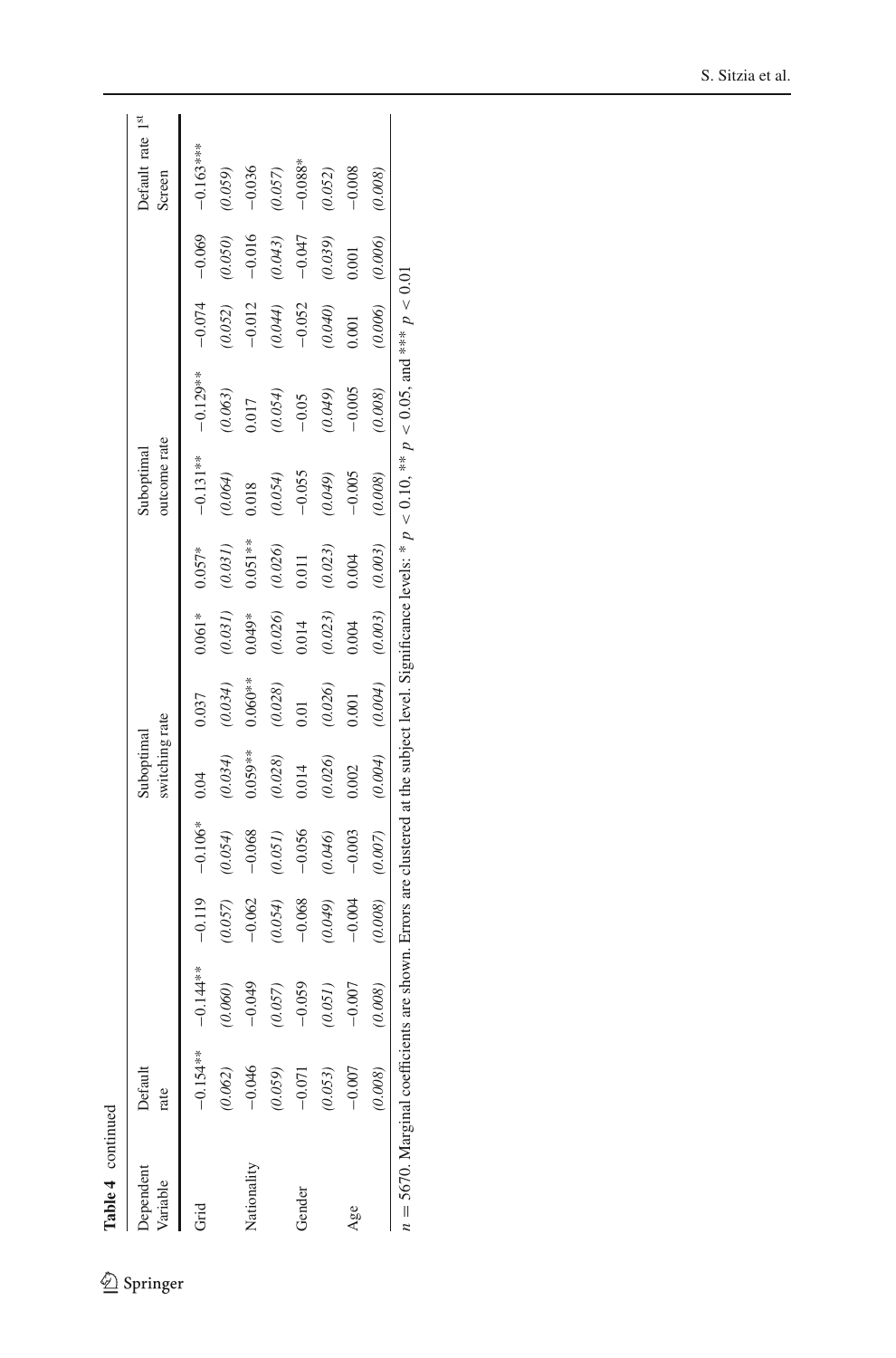switching than the Salient treatment, by around 12–13 %. The effect is smaller for Web and Grid, and mostly not significant for Grid. $20$ 

*Regressions on the suboptimal outcome rate*. The suboptimal outcome rate is the sum of the default rate and the suboptimal switching rate and so it is not surprising that the complexity effects from the number and mix of tariffs, and the small one from dual tariffs, is replicated in terms of a higher suboptimal outcome rate. The search engine is negatively correlated with the suboptimal outcome rate and so is the use of the calculator, as the negative coefficient on the default rate more than offsets the positive coefficient on the suboptimal switching rate. The coefficients on Baseline are all statistically significant and always negative. Relative to the Baseline, the effect is around 18 % and between 15 and 19 % depending on the model specification. The effects are smaller and always negative for Web and Grid but still statistically significant in three models out of four for the Web treatment and two out of four for the Grid.[21](#page-16-1)

<span id="page-16-4"></span>*Remark 3* The regression analysis confirms that, while the suboptimal switching rate goes down in Salient relative to the Baseline and changes only by little relative to Grid and Web, the inattention effect produced by the Salient treatment manipulation leads to a significantly higher default rate and this, in turn, leads to a significantly higher suboptimal rate. The effect size on the suboptimal outcome rate is around 20 % relative to the Baseline.

*Regression on the default rate in first screen*. The dependent variable in this regression is restricted to the subjects that choose the default tariff in the first screen without even having a look at all the tariffs in the subsequent screen.<sup>22</sup> The treatment variables coefficient estimates are similar to the corresponding coefficients in the Default Tariff regressions. This shows that the differences among treatments are mainly driven by the decisions of those subjects that stick to the default tariff in the first screen and that this takes place significantly more in the Salient treatment than in the others.

5.2 Regressions on sub-sample

In order to further test the interpretation that the differences among treatments are mainly driven by subjects who end up with the default tariff in the first screen, we now estimate regressions with the sub-sample of subjects that did *not* end up with the default tariff in the first screen.<sup>23</sup> If this interpretation is correct, we would expect the coefficients on the treatment variable to be small relative to those observed on the default rates and suboptimal outcome rates in the Table [4](#page-14-0) regressions.

 $20$  We find mild evidence that nationality has a positive effect on suboptimal switching rates.

<span id="page-16-1"></span><span id="page-16-0"></span><sup>&</sup>lt;sup>21</sup> There some evidence to suggest that men obtain less suboptimal outcomes than women, though this is not entirely robust to the model specification. Such an effect would follow from the fact that men stick less to the default tariff than women.

<span id="page-16-2"></span><sup>22</sup> The Calculator and Search Engine variables are omitted from this regression because, by definition, they are equal to 0 if the subject simply ends up with the default tariff on the first screen.

<span id="page-16-3"></span><sup>&</sup>lt;sup>23</sup> Again, we employ Probit regressions with robust standard error to control for the fact that our observations are clustered at a subject level.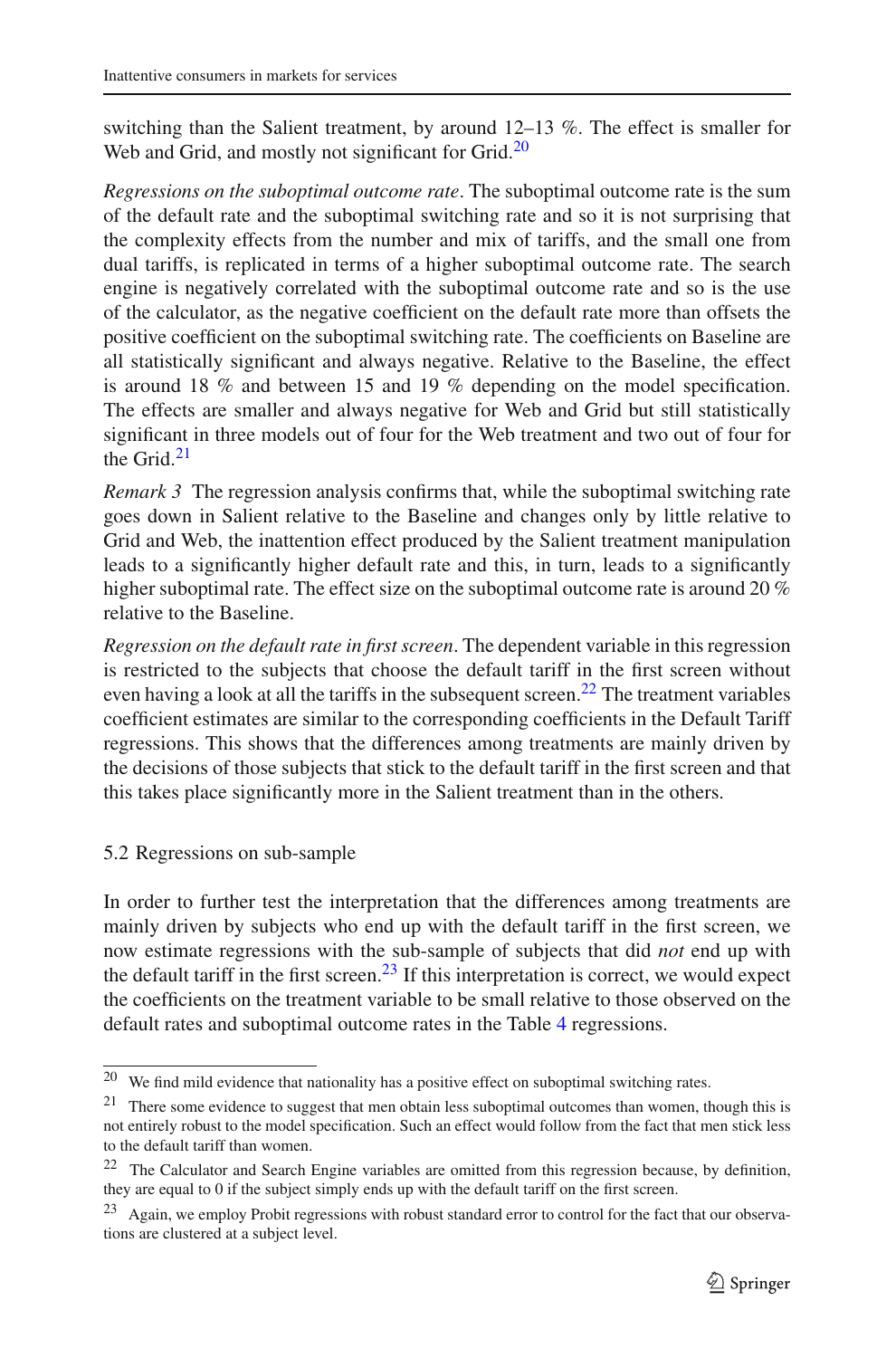<span id="page-17-0"></span>

| í<br>í<br>ı<br>֚֬֕<br>í<br>۱<br>I<br>ı<br>l<br>ׇ֚֘֝֬<br>l |
|-----------------------------------------------------------|
| í<br>$\ddot{\phantom{a}}$<br>í<br>۱<br>ı<br>ł             |
| ٦<br>ı<br>l<br>í<br>I<br>Ï<br>ı<br>l<br>l<br>ı<br>í       |
| ֠<br>l<br>í<br>۱<br>l<br>í<br>I                           |
| l<br>J<br>l<br>֠<br>i<br>l<br>i                           |
| י                                                         |

| Dependent<br>Variable    | Default rate |             |             |             |            | Suboptimal switching rate |             |             |             | Suboptimal outcome rate |             |             |
|--------------------------|--------------|-------------|-------------|-------------|------------|---------------------------|-------------|-------------|-------------|-------------------------|-------------|-------------|
| Period                   | $-0.017***$  | $-0.018***$ | $-0.017***$ | $-0.017***$ | $-0.000$   | $-0.008***$               | $-0.005*$   | $-0.005*$   | $-0.033***$ | $-0.032***$             | $-0.029***$ | $-0.029***$ |
|                          | (0.002)      | (0.002)     | (0.002)     | (0.002)     | (0.003)    | (0.003)                   | $(0.003)$   | (0.003)     | (0.003)     | (0.003)                 | (0.003)     | $(0.003)$   |
| Period <sup>^2</sup>     | $0.0003***$  | $0.0003***$ | $0.0003***$ | $0.0003***$ | $0.0001**$ | $0.0001**$                | 0.00008     | 0.00008     | $0.0006***$ | $0.0006***$             | $0.0006***$ | $0.0006***$ |
|                          | (0.00004)    | (0.00004)   | (0.00004)   | (0.00004)   | (0.00007)  | (0.00007)                 | (0.00007)   | (0.00007)   | (0.00007)   | (0.00007)               | (0.00007)   | (0.00007)   |
| Dual market              | $0.017***$   | $0.016*$    | $0.017***$  | $0.016*$    | 0.017      | $0.021*$                  | $0.023**$   | $0.023**$   | $0.036***$  | $0.039***$              | $0.043***$  | $0.042***$  |
|                          | $(0.008)$    | $(0.008)$   | (0.008)     | (0.008)     | (0.012)    | (0.012)                   | $(0.011)$   | (0.011)     | (0.014)     | (0.014)                 | (0.013)     | (0.013)     |
| Complex tariffs          | $0.044***$   | $0.043***$  | $0.044***$  | $0.043***$  | $0.160***$ | $0.162***$                | $0.162***$  | $0.162***$  | $0.199***$  | $0.201***$              | $0.202***$  | $0.201***$  |
|                          | (0.015)      | (0.015)     | (0.015)     | (0.015)     | (0.025)    | (0.025)                   | (0.024)     | (0.024)     | (0.028)     | (0.028)                 | (0.027)     | (0.027)     |
| Mixed tariffs            | $0.022*$     | $0.022*$    | $0.022*$    | $0.022*$    | $0.134***$ | $0.135***$                | $0.133***$  | $0.133***$  | $0.150***$  | $0.151***$              | $0.150***$  | $0.150***$  |
|                          | (0.012)      | (0.012)     | (0.012)     | (0.012)     | (0.020)    | (0.020)                   | (0.019)     | (0.019)     | (0.020)     | (0.020)                 | (0.020)     | (0.019)     |
| Number of tariffs -0.015 |              | $-0.016*$   | $-0.015$    | $-0.016*$   | $0.232***$ | $0.234***$                | $0.237***$  | $0.237***$  | $0.220***$  | $0.222***$              | $0.225***$  | $0.224***$  |
|                          | (0.010)      | (0.009)     | (0.010)     | (0.009)     | (0.015)    | (0.015)                   | $(0.013)$   | (0.013)     | (0.016)     | (0.016)                 | (0.014)     | (0.014)     |
| Calculator               |              | $-0.002$    |             | $-0.002$    |            | $0.007**$                 |             | $-0.0001$   |             | 0.005                   |             | $-0.002$    |
|                          |              | (0.001)     |             | (0.002)     |            | (0.003)                   |             | (0.002)     |             | (0.003)                 |             | (0.003)     |
| Search engine            |              |             | $-0.007$    | $-0.008$    |            |                           | $-0.326***$ | $-0.327***$ |             |                         | $-0.305***$ | $-0.307***$ |
|                          |              |             | (0.014)     | (0.014)     |            |                           | (0.022)     | (0.022)     |             |                         | (0.026)     | (0.027)     |
| Baseline                 | $-0.047*$    | $-0.047*$   | $-0.046*$   | $-0.047*$   | 0.022      | 0.026                     | 0.026       | 0.026       | $-0.019$    | $-0.017$                | $-0.015$    | $-0.017$    |
|                          | (0.024)      | (0.025)     | (0.024)     | (0.025)     | (0.045)    | (0.045)                   | (0.033)     | (0.033)     | (0.058)     | (0.058)                 | (0.046)     | (0.047)     |
| Web                      | $-0.041*$    | $-0.042*$   | $-0.041*$   | $-0.042*$   | 0.014      | 0.019                     | 0.027       | 0.026       | $-0.024$    | $-0.021$                | $-0.011$    | $-0.013$    |
|                          | (0.023)      | (0.023)     | (0.023)     | (0.023)     | (0.048)    | (0.048)                   | (0.036)     | (0.036)     | (0.059)     | (0.059)                 | (0.050)     | (0.050)     |
| Grid                     | $-0.01$      | $-0.011$    | $-0.01$     | $-0.01$     | $-0.035$   | $-0.034$                  | $-0.006$    | $-0.006$    | $-0.043$    | $-0.042$                | $-0.012$    | $-0.012$    |
|                          | (0.020)      | (0.020)     | (0.020)     | (0.020)     | (0.042)    | (0.042)                   | (0.032)     | (0.032)     | (0.054)     | (0.054)                 | (0.045)     | (0.045)     |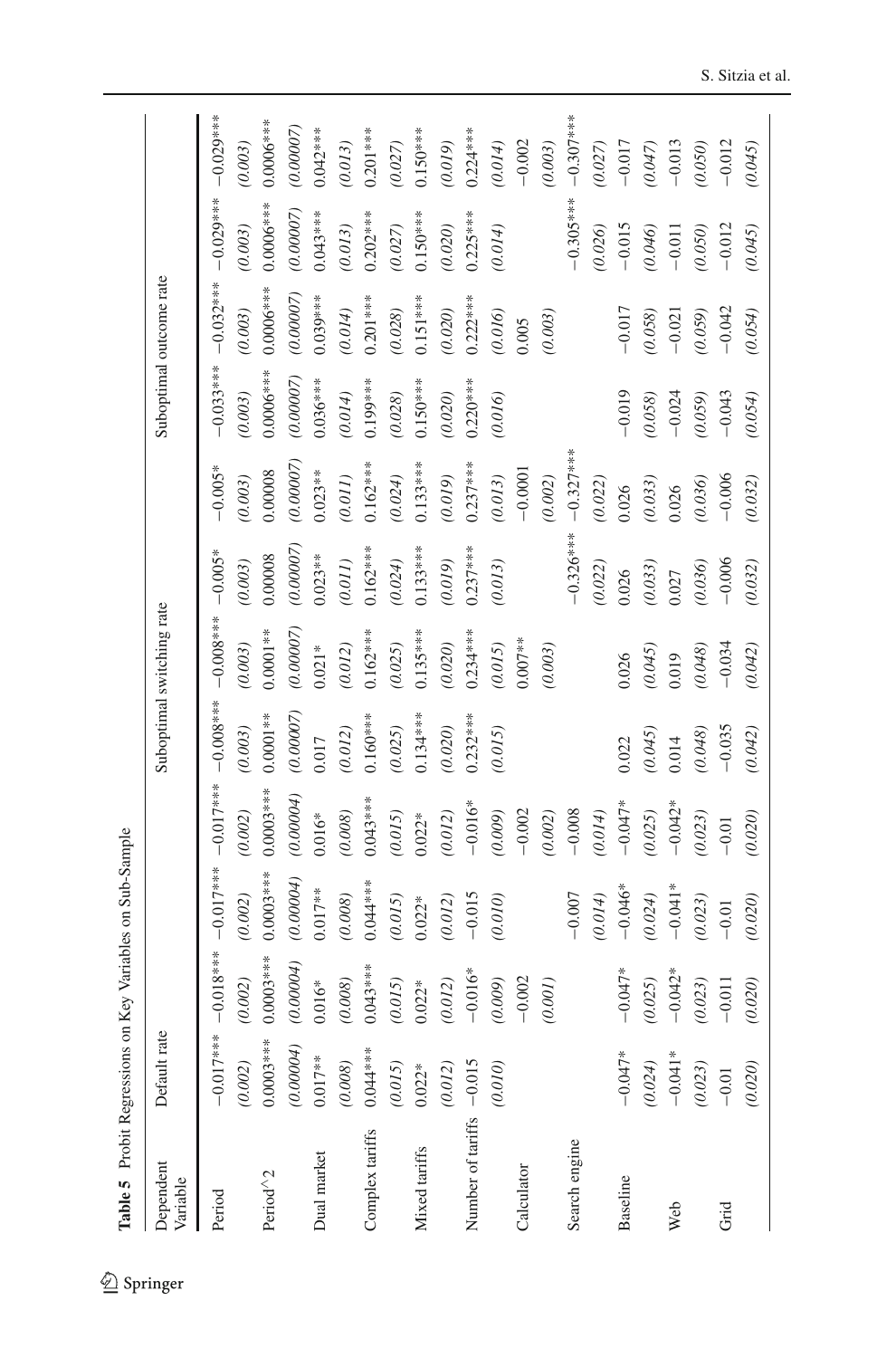| Table 5 continued                                                                                                                                                  |              |          |          |          |           |                           |          |          |          |                         |          |          |
|--------------------------------------------------------------------------------------------------------------------------------------------------------------------|--------------|----------|----------|----------|-----------|---------------------------|----------|----------|----------|-------------------------|----------|----------|
| ependent<br>ariable                                                                                                                                                | Default rate |          |          |          |           | Suboptimal switching rate |          |          |          | Suboptimal outcome rate |          |          |
| lationality                                                                                                                                                        | $-0.018$     | $-0.018$ | $-0.019$ | $-0.019$ | $0.074**$ | $0.075***$                | $0.045*$ | $0.045*$ | 0.052    | 0.53                    | 0.021    | 0.020    |
|                                                                                                                                                                    | (0.017)      | (0.017)  | (0.017)  | (0.017)  | (0.033)   | (0.033)                   | (0.025)  | (0.025)  | (0.041)  | (0.041)                 | (0.034)  | (0.034)  |
| <b>Gender</b>                                                                                                                                                      | 0.012        | 0.012    | 0.012    | 0.012    | $-0.017$  | $-0.018$                  | $-0.026$ | $-0.026$ | $-0.005$ | $-0.006$                | $-0.013$ | $-0.013$ |
|                                                                                                                                                                    | (0.016)      | (0.016)  | (0.016)  | (0.016)  | (0.031)   | (0.031)                   | (0.023)  | (0.023)  | (0.038)  | (0.038)                 | (0.032)  | (0.031)  |
| Age                                                                                                                                                                | 1.0001       | $-0.001$ | $-0.001$ | $-0.001$ | 0.0006    | 0.000                     | 0.004    | 0.004    | $-0.001$ | $-0.001$                | 0.003    | 0.003    |
|                                                                                                                                                                    | (1000)       | (0.002)  | (0.002)  | (0.002)  | (0.006)   | (0.006)                   | (0.004)  | (0.004)  | (0.007)  | (0.007)                 | (0.005)  | 0.005    |
| $n = 4368$ . Marginal coefficients are shown. Errors are clustered at the subject level. Significance levels: * $p < 0.10$ , *** $p < 0.05$ , and *** $p < 0.01$ . |              |          |          |          |           |                           |          |          |          |                         |          |          |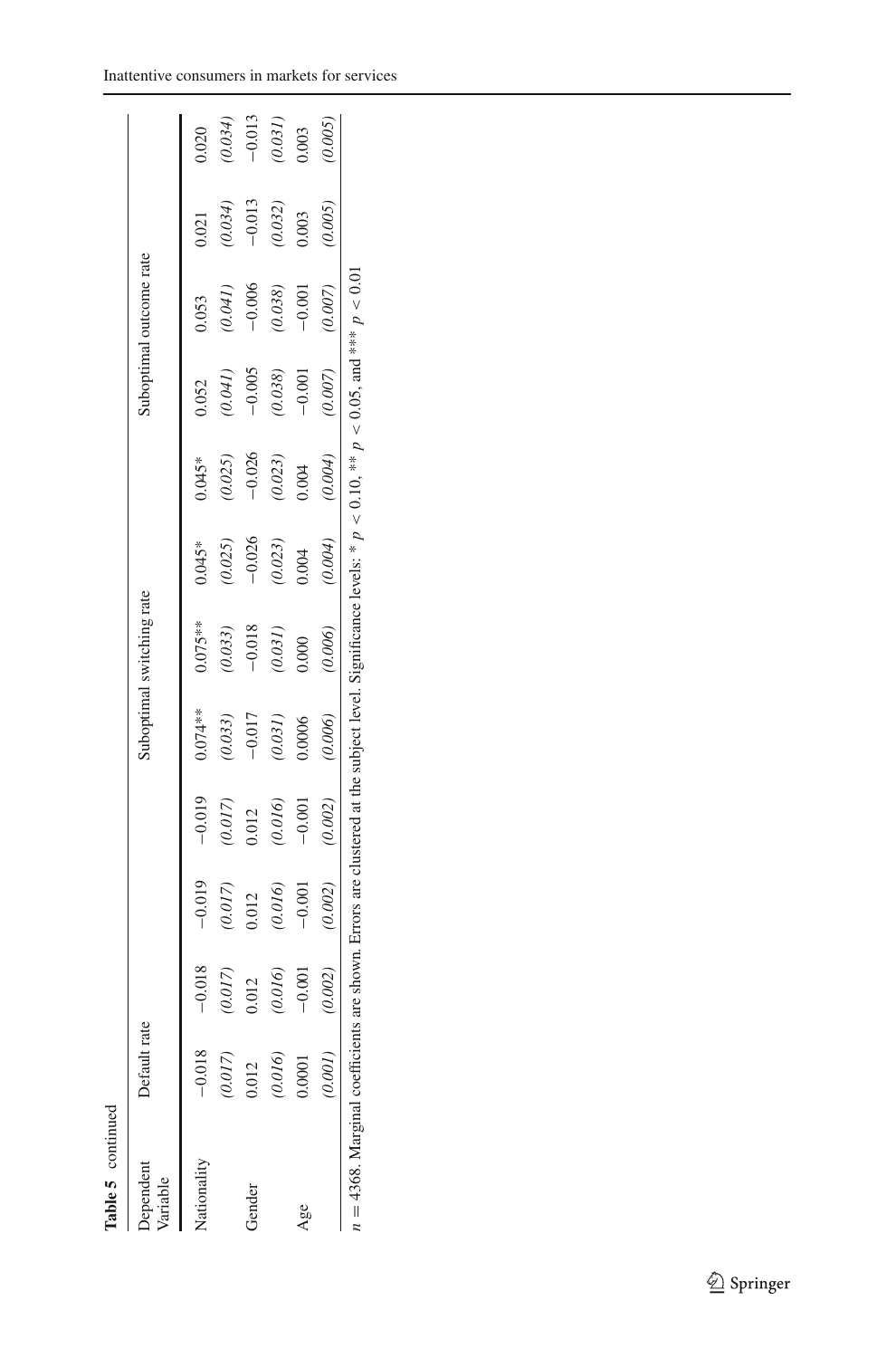Table [5](#page-17-0) reports the results of regressions on our key variables using the sub-sample. In line with this interpretation, in comparing the Table [5](#page-17-0) with the Table [3](#page-12-1) default rate regressions, the coefficients on Baseline, Web and Grid have dropped considerably; for example, the Baseline coefficient has dropped from around  $28-32\%$  to just 5 % and even smaller in the Web treatment and particularly the Grid treatment were the difference with the Salient is not anymore significant.<sup>[24](#page-19-0)</sup> This leads to smaller, and never statistically significant, coefficients in the suboptimal outcome rate regressions. Conversely, the effects of complexity and of learning appear roughly the same when comparing the full sample of Table [4](#page-14-0) with the sub-sample of Table [5.](#page-17-0)

<span id="page-19-1"></span>*Remark 4* The differences in default rates and suboptimal outcome rates between Salient and the other treatments is mainly driven by subjects ending up with the default tariff in the first screen; when these subjects are removed, the differences become small, and disappear completely in the suboptimal outcome rates regressions.

Result [4](#page-19-1) supports the interpretation that inattention to the tariffs task is responsible for the higher default rates and higher suboptimal outcome rates in Salient relative to the other treatments. Such inattention is brought about by the saliency of the alternative task.

<span id="page-19-2"></span>5.3 Calculator, search engine and earnings

Table [6](#page-20-0) presents Probit regression with clustered standard errors at a subject level on what affects the use of the calculator and search engine and regressions on what affects earnings. The regression on earnings is estimated using OLS estimators with robust standard errors also clustered at the subject level.

*Use of calculator*. The dependent variable in this regression is as defined previously, i.e. the use of the calculator in the tariff task screen shot where subject see all tariffs in that round. According to Table [6,](#page-20-0) subjects use less the calculator over time and slightly less in markets for two tariffs and when the number of tariffs is 24. Subjects use the calculator almost every period in all treatments (on average above 82 % for all treatments), which may contribute explaining why there is little variation in the use of the calculator across treatments.

*Use of search engine*. The dependent variable in this regression is equal to 1 if subjects have used the search engine and 0 otherwise. Table [3](#page-12-1) reports the average use of the search engine in all three treatments. Subjects can only use the search engine in the tariff task screen shot so these regressions are only run on the subsample where subjects have not chosen the default tariff in the first screen. Table [6](#page-20-0) shows that subjects tend to use more the search engine as time goes by but this effect decreases over time. The

<span id="page-19-0"></span><sup>&</sup>lt;sup>24</sup> One might wonder whether this is a trivial implication of selecting the sample of subjects who has not chosen the default in the first screen. However, what these coefficients are picking up is not that the overall default rate is lower (which is trivially true) but rather that the incidence of default rates is very different between the Salient and the other treatments when the full sample is used, and different only by about 1/4 between the Salient and the other treatments when the cases where the default tariff was selected in the first screen are excluded.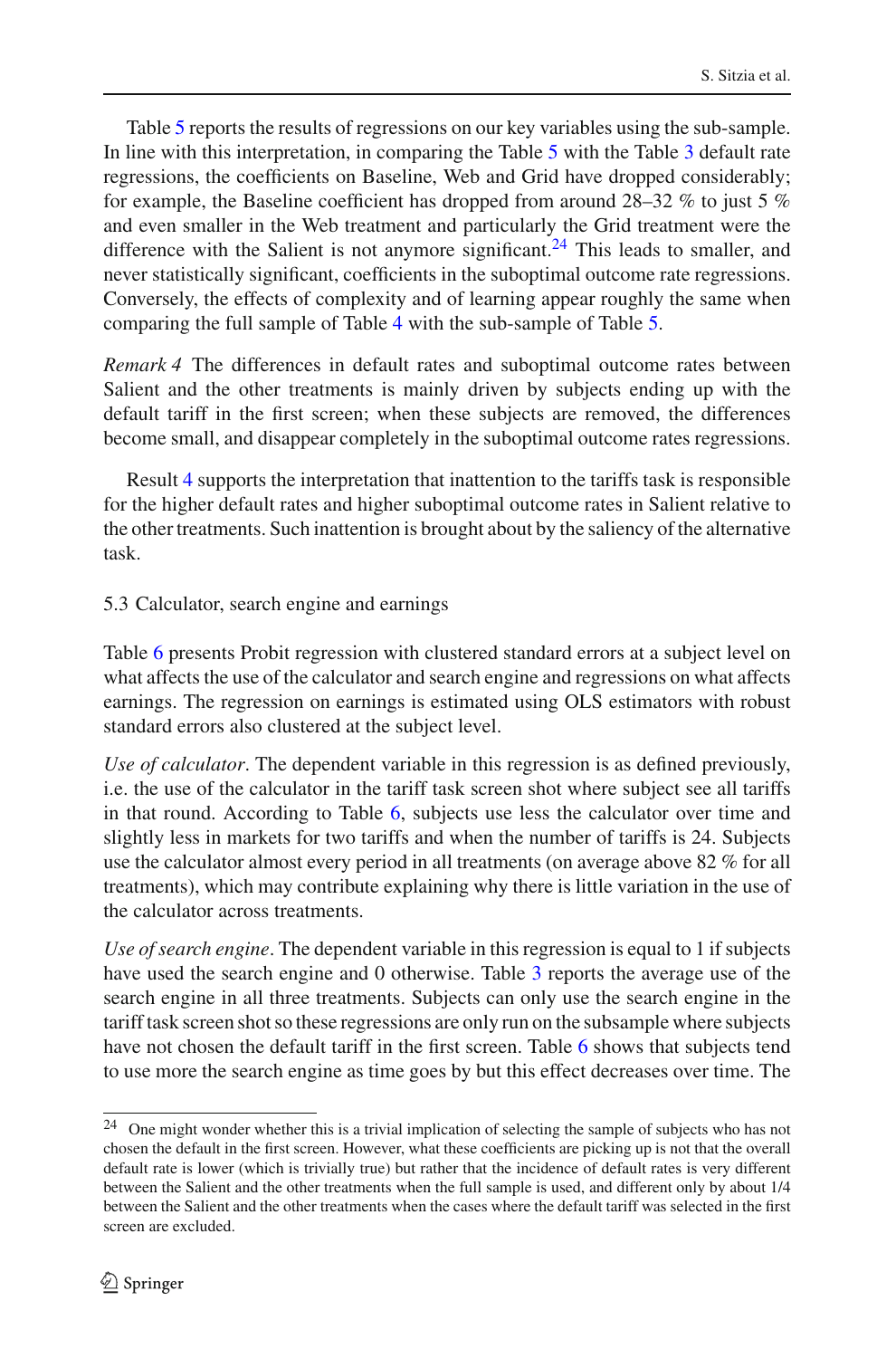<span id="page-20-0"></span>

| Table 6 Regressions on the Use<br>of the Calculator and of the<br>Search Engine and on Earnings                                                                                                                                             | Dependent<br>variable: | Calculator  | Search engine | Earnings   |
|---------------------------------------------------------------------------------------------------------------------------------------------------------------------------------------------------------------------------------------------|------------------------|-------------|---------------|------------|
|                                                                                                                                                                                                                                             | Period                 | $-0.009***$ | $0.010***$    | 758***     |
|                                                                                                                                                                                                                                             |                        | (0.002)     | (0.003)       | (78)       |
|                                                                                                                                                                                                                                             | Period $^{\wedge}2$    | 0.0001      | $-0.0002***$  | $-15***$   |
|                                                                                                                                                                                                                                             |                        | (0.00006)   | (0.00006)     | (2)        |
|                                                                                                                                                                                                                                             | Dual market            | $-0.069***$ | 0.004         | $-304$     |
|                                                                                                                                                                                                                                             |                        | (0.008)     | (0.008)       | (317)      |
|                                                                                                                                                                                                                                             | Complex tariffs        | 0.006       | $0.023*$      | $-1109*$   |
|                                                                                                                                                                                                                                             |                        | (0.016)     | (0.012)       | (586)      |
|                                                                                                                                                                                                                                             | Mixed tariffs          | 0.013       | $0.016*$      | $-460$     |
|                                                                                                                                                                                                                                             |                        | (0.012)     | (0.009)       | (429)      |
|                                                                                                                                                                                                                                             | Number of tariffs      | $-0.049***$ | 0.012         | $-1698***$ |
|                                                                                                                                                                                                                                             |                        | (0.011)     | (0.009)       | (341)      |
|                                                                                                                                                                                                                                             | Calculator             |             | $-0.019**$    | 348***     |
|                                                                                                                                                                                                                                             |                        |             | (0.008)       | (79)       |
|                                                                                                                                                                                                                                             | Search engine          | $-0.068$    |               | 3864 ***   |
|                                                                                                                                                                                                                                             |                        | (0.043)     |               | (1070)     |
|                                                                                                                                                                                                                                             | <b>Baseline</b>        | 0.061       | 0.097         | 8447***    |
|                                                                                                                                                                                                                                             |                        | (0.062)     | (0.078)       | (2030)     |
|                                                                                                                                                                                                                                             | Web                    | 0.022       | 0.083         | 8319***    |
|                                                                                                                                                                                                                                             |                        | (0.059)     | (0.080)       | (2318)     |
|                                                                                                                                                                                                                                             | Grid                   | $0.101*$    | $0.133**$     | 7269***    |
|                                                                                                                                                                                                                                             |                        | (0.056)     | (0.064)       | (1980)     |
|                                                                                                                                                                                                                                             | Nationality            | 0.010       | $-0.069$      | 1410       |
|                                                                                                                                                                                                                                             |                        | (0.045)     | (0.056)       | (2239)     |
| $n = 5670$ . The regression on<br>earnings is OLS, the others are<br>Probit. Errors are clustered at the<br>subject level. Marginal<br>coefficients are shown.<br>Significance levels: * $p < 0.10$ ,<br>** $p < 0.05$ , and *** $p < 0.01$ | Gender                 | 0.045       | 0.011         | 3457**     |
|                                                                                                                                                                                                                                             |                        | (0.041)     | (0.052)       | (1501)     |
|                                                                                                                                                                                                                                             | Age                    | 0.001       | 0.011         | 399        |
|                                                                                                                                                                                                                                             |                        | (0.007)     | (0.008)       | (347)      |
|                                                                                                                                                                                                                                             | Constant               |             |               | 45581***   |
|                                                                                                                                                                                                                                             |                        |             |               | (8155)     |

use of the calculator is a substitute tool for the use of the search engine. There is also mild evidence that subjects use more the search engine when tariffs are complex or mixed. The treatment coefficients are positive, and mildly significant in the case of the Grid treatment, suggesting a greater use of the search engine in this treatment than in Salient.<sup>25</sup>

<span id="page-20-1"></span><sup>&</sup>lt;sup>25</sup> There is evidence at the 0.1 level that subjects use more the search engine when not all tariffs are simple, possibly as some subjects realise its usefulness.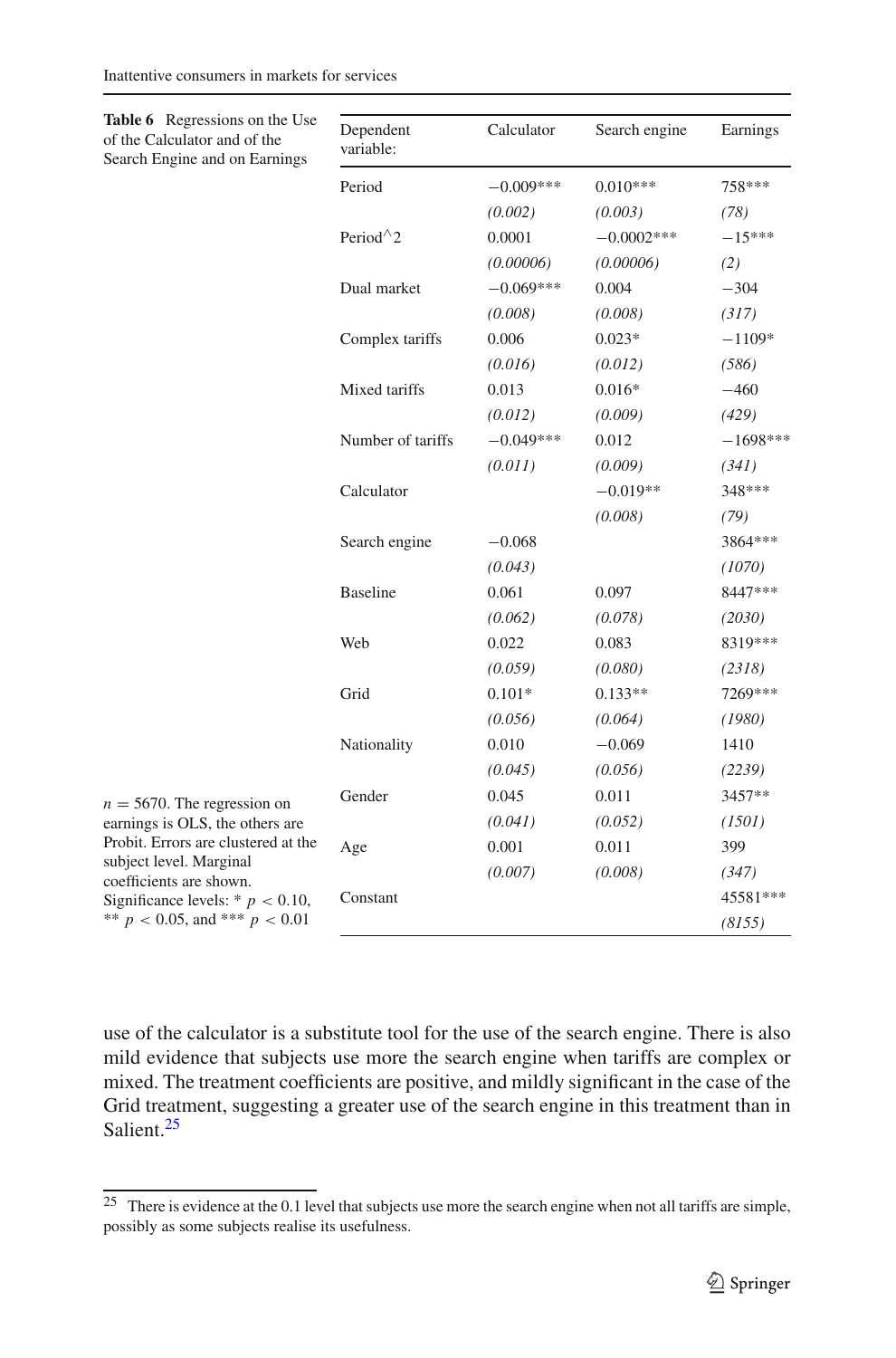*Earnings*. Regressions on earnings complement the analysis of suboptimal outcome rates in the previous sections.  $^{26}$  There is evidence of learning over time but this peters out with time. Plausibly, using the calculator and the search engines is correlated with higher earnings. The complexity effect from the number of tariffs carries through and reduces earnings, with milder evidence for the complexity of the tariffs themselves. When combining all dimensions of complexity, that is comparing the case with 24 dual and complex tariffs with that with 4 single and simple tariffs, according to the regression model the difference complexity made to earnings was around  $2,800$  points.<sup>[27](#page-21-2)</sup>

The inattention effect captured by the treatment effects was considerably larger than this, with coefficients between around 8,400 and 7,300 points more earned in treatments other than the Salient treatment. This points to the importance of dealing with the inattention problem rather than just focusing on the complexity problem.

### <span id="page-21-0"></span>**6 Discussion**

## 6.1 Are outcomes suboptimal?

A significant fraction of consumers makes suboptimal choices, either because of sticking to a default or because of switching to a suboptimal choice. In the Baseline treatment where there is only one activity available, even with just 4 tariffs about 1/3 of the choices are suboptimal, rising to over a half when there are 24 tariffs (Table [2\)](#page-10-0); subjects stick to the default in only around 15 % of cases, which does not seem to fit with real world stylized facts regarding the percentage of consumers not switching (e.g., [DECC 2012\)](#page-24-30). One key reason of difference is that real world consumers may simply not pay attention to saving money from switching energy supplier: their routine activities in their everyday life are more prominent. There is not a point in time in the day, the week, the month or even the year where, as a routine, subjects are required to pay attention to the task of choosing energy supplier, as there is anyway a default energy supplier; there is no equivalent of, say, the weekly major supermarket shopping trip that a household may do every Saturday morning in order not to run out of food. Conversely, subjects come to the laboratory with an expectation that they need to pay attention and engage in a task and it is no surprise that, given the availability of a search engine, they use it to get to much better outcomes, as we would expect with real world consumers as well. The question then becomes why, in the real world, consumers do not use search engines in an equally effective way. Our intuition is that, because consumers do not pay attention, they often do not get to the stage where they are faced with a search engine: the problem may be made simple but this is not enough if it is simply not in their minds.

<span id="page-21-1"></span><sup>&</sup>lt;sup>26</sup> Recall that 3,500 points = 1 pound. When tariffs are for dual markets however there are two tariffs and experimental points earned as twice as much than for single market. For dual market tasks the conversion rate however was 7,000 points to a pound. In order to take this into account, and for the purpose of our analysis, we have normalised earnings by dividing by two the experimental points earned in dual markets.

<span id="page-21-2"></span><sup>27</sup> Men also earned around 4,851 experimental points more on average.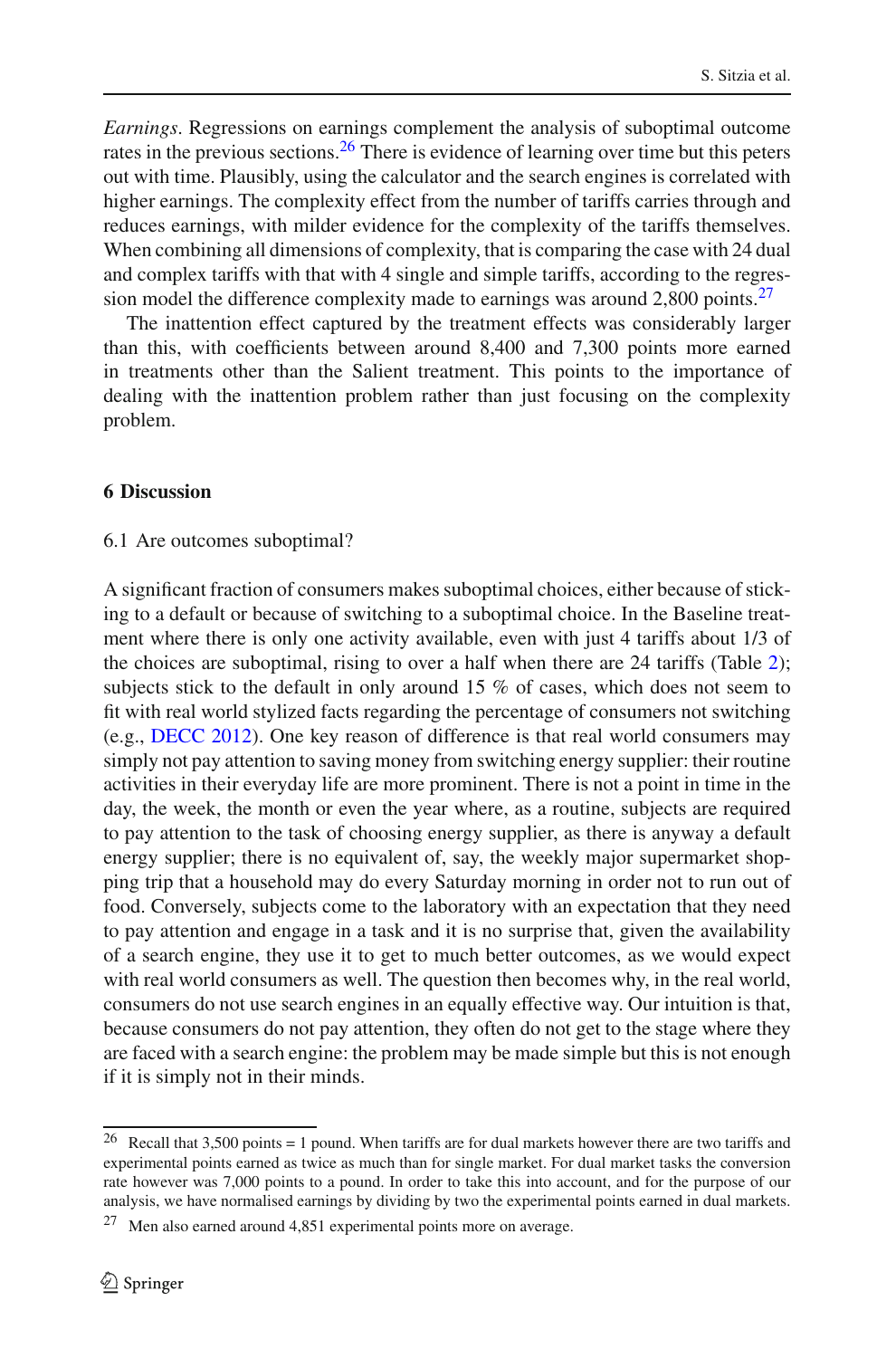To test this intuition, we added either a not salient task (Web, Grid treatments) or a salient (Salient treatment) alternative task for subjects to engage in. The salience of the alternative task was used as a tool to induce inattention, if much less than what can be expected in the real world. $28$ 

In our Salient treatment, as many as around 45 % of choices stuck to the default, and even with just 4 tariffs over half of the choices are suboptimal. Overall suboptimal outcomes go up by 20  $\%$  in Salient relative to Baseline (Result [2\)](#page-11-1), and our regression analysis confirms the existence of a quantitatively large effect (Result [3\)](#page-16-4), and one that is replicated if one uses earnings as dependent variable (Sect. [5.3\)](#page-19-2). We interpret this as an inattention effect, and this is supported by the fact that the effect is mainly driven by subjects ending up with the default tariff on the first screen (Result [4\)](#page-19-1), the one with just the alternative task in the Salient treatment. It is also supported by the fact that subjects were more engaged with the alternative, counting task in the Salient treatment (Sect. [4.2\)](#page-9-2).

We found a small complexity effect involving product bundling, and larger ones related to whether the tariff is linear or non-linear, and whether there are 4 or 24 tariffs. That said, the effect of product bundling was small enough that it did not affect earnings to a statistically significant degree, and the overall impact of our complexity manipulations on earnings was less than half that found for our treatment manipulations identifying inattention effects. In essence, complexity does matter; however, economists and policy makers should pay more attention to the role of inattention<sup>29</sup> for tasks that do not fit in the usual household consumption routines. $30$ 

By unpacking the psychological determinants of switching costs, however, the experimental methodology does allow to provide clear-cut messages on the potential effectiveness of policy measures either tackling them or not. Furthermore, the direction for consumer welfare improvements is clear, unlike survey studies where, as per [Coombs and Shaharudin](#page-24-19) [\(2012\)](#page-24-19) critique, it is not necessarily obvious whether consumers may be getting a good deal after all.

Our experimental evidence suggests that even restrictive regulatory measures forcing tariffs to be linear and only four—with the potentially distorting effects on competition that such restrictions may have—would still only help partially. Even more so, the scope in the UK of Ofgem's [\(2014\)](#page-24-24) measures to limit the number of tariffs provided *by each firm* to 4 per fuel, meter and payment type, will be only of partial help, as the number of tariffs in *the market as a whole* is likely to remain above our

<span id="page-22-0"></span><sup>28</sup> Given the experimental constraints, the instructions need to be clear about the nature of the tariff task and this remains one of two possible tasks available to subjects. This, together with the natural bias of experimental subjects to do things, implies that what we have is just a lower bound to the type of real world inattention problem that we are trying to model in the laboratory.

<span id="page-22-1"></span><sup>&</sup>lt;sup>29</sup> [Chetty et al.](#page-24-31) [\(2009\)](#page-24-31) have noted the connection between salience and attention in terms of features of a task in an important paper on consumer responses to taxation.

<span id="page-22-2"></span><sup>&</sup>lt;sup>30</sup> This last qualification is important. Our conclusions apply to the use of services with a default choice and which are not part of the regular routines of consumers in terms of what they pay attention to. Buying groceries at a (physical) supermarket would not qualify. Equally, buying a car would not qualify because, while not part of a usual routine, it does require an active choice (there is not a 'default car' which is bought automatically unless an action is taken). The more active choices are taken, the more the potential role of complexity in affecting consumer outcomes.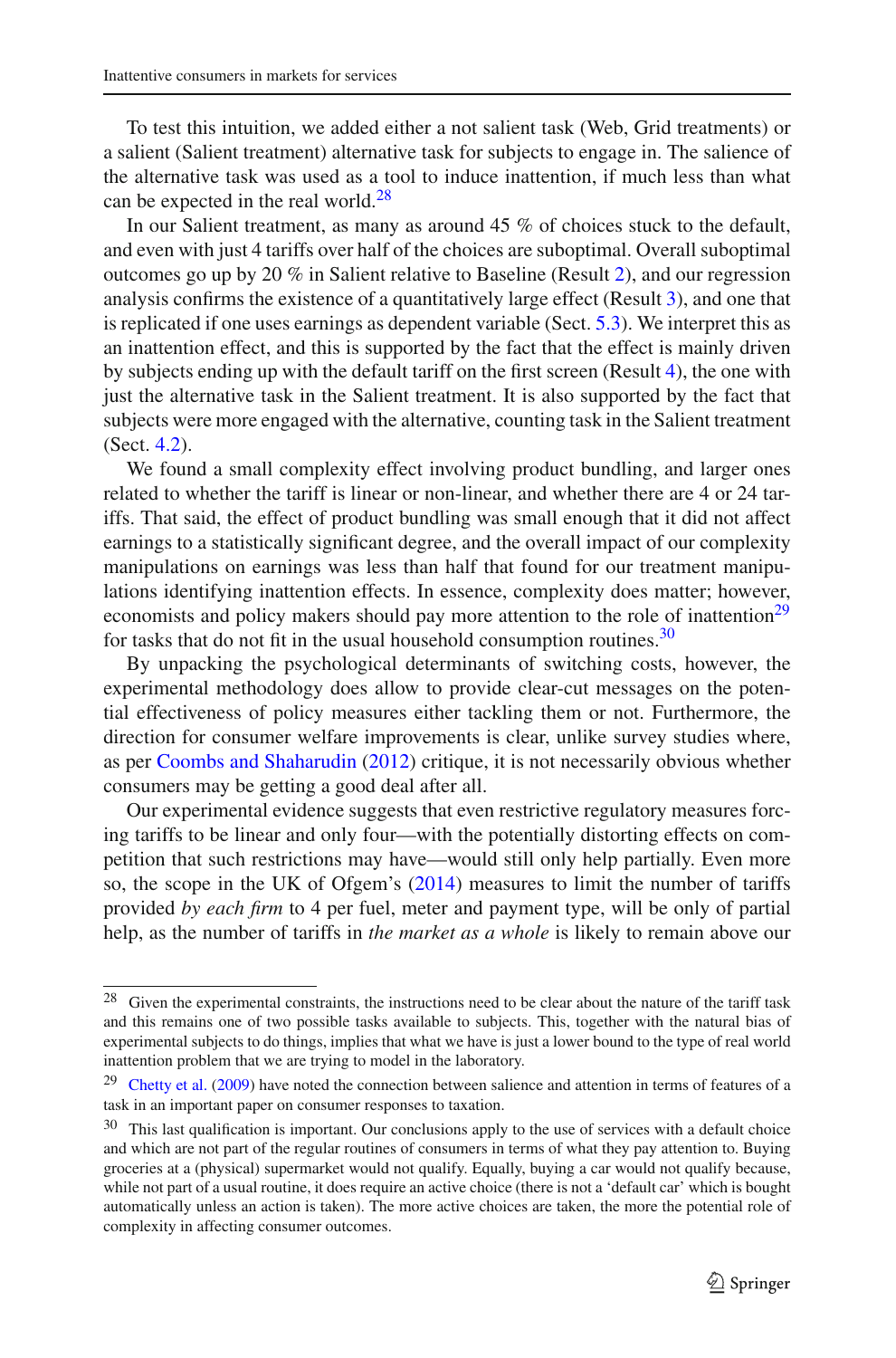experimental upper number of 24 tariffs; and their regulation of the complexity of tariffs will still mean that there are non-linear tariffs and so we shall still be in the world of ranges of complex tariffs or of mixed complexity tariffs. There are, of course, good (technical and competitive) reasons why Ofgem cannot simply the market further. More fundamentally, Ofgem's [\(2014\)](#page-24-24) measures will have limited impact as they do not tackle the inattention problem and this may be at least as significant as the complexity problem.

## <span id="page-23-1"></span>**7 Conclusions**

We found that, in markets for services and even in the presence of a search engine, consumers are likely to stick to defaults and achieve suboptimal outcomes. The experiment aimed to unpack two key psychological reasons why they do this—complexity (in terms of non-linearity, number and bundling of tariffs) and consumer inattention. By employing an experimental methodology, we are in a position not only to identify the causal role of different psychological dimensions, but we are also able to test the effectiveness of policies designed to improve consumer outcomes. Our experiment, and our tariffs, are inspired by stylized features of UK electricity and gas markets, but the lessons we draw are likely to be more general, as both underlying features (such as non-linear tariffs and the presence of defaults) and psychological mechanisms are obviously more general.

Task complexity matters to some degree. However, in the presence of a default tariff and a tariffs choice not being one which is salient to subjects relative to alternative tasks, suboptimal outcomes will be achieved because of consumer inattention. Based on our findings, Ofgem's [\(2014](#page-24-24)) measures to try to obtain better consumer outcomes in the UK energy retail market are likely to be of only limited impact.

**Acknowledgments** We thank the Centre for Competition Policy (CCP), the ESRC (Grant RES-578-28- 0002) and the University of East Anglia for financial support, Catherine Waddams and participants in presentations in Durham, Hull, London (Ofgem), Norwich, Paris, Warwick, York, the 2012 International ESA Conference (New York), the 2012 ESA European Conference (Cologne), the ACLE Competition & Regulation Meeting (Amsterdam) and the 4th Amsterdam Symposium on Behavioral and Experimental Economics (Amsterdam) for encouragement and advice. The usual disclaimer applies. The data has been offered to the UK Data Service and is also available on request. The experimental instructions, and other appendices, can be found in online appendices.

**Open Access** This article is distributed under the terms of the Creative Commons Attribution License which permits any use, distribution, and reproduction in any medium, provided the original author(s) and the source are credited.

#### **References**

<span id="page-23-2"></span>Abeler, J., Falk, A., Goette, L., & Huffman, D. (2011). Reference points and effort provision. *American Economic Review*, *101*(2), 470–492.

<span id="page-23-0"></span>Behavioural Insights Team. (2011). *Better choices: better deals*. London: BIS and Cabinet Office.

Beshears, J., Choi, J. J., Laibson, D., & Madrian, B. C. (2008). How are preferences revealed? *Journal of Public Economics*, *92*(8–9), 1787–1794.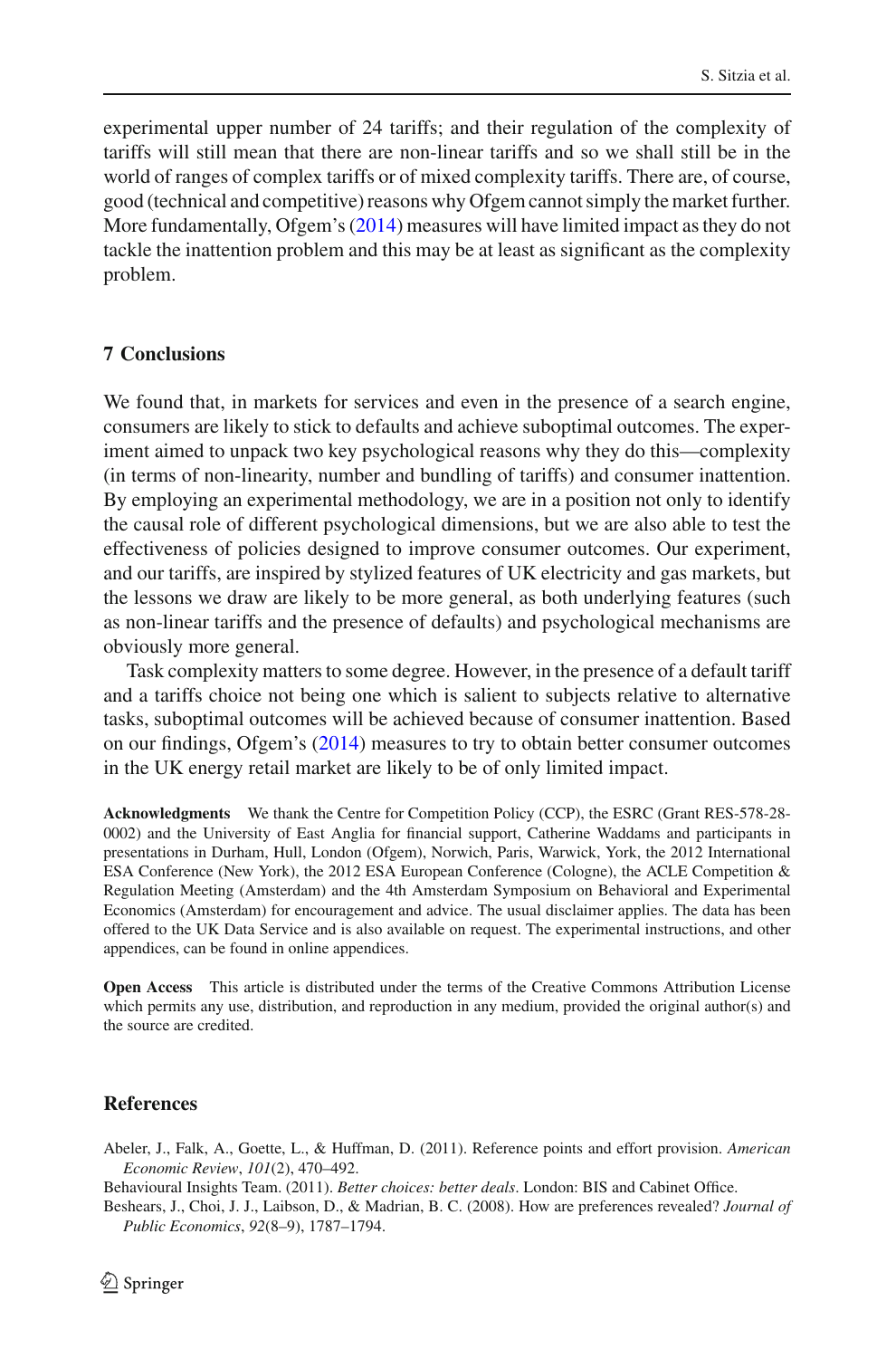- <span id="page-24-11"></span>Carlin, B. I. (2009). Strategic price complexity in retail financial markets. *Journal of Financial Economics*, *91*(3), 278–287.
- <span id="page-24-31"></span>Chetty, R., Looney, A., & Kroft, K. (2009). Salience and taxation: theory and evidence. *American Economic Review*, *99*(4), 1145–1177.
- <span id="page-24-19"></span>Coombs, J., & Shaharudin, D. (2012). EU substantive areas: economics. European Antitrust Review 4(1), <http://www.globalcompetitionreview.com/reviews/37/sections/130/chapters/1378/economics/>
- Cronqvist, H., & Thaler, R. H. (2004). Design choices in privatized social-security systems:learning from the Swedish experience. *American Economic Review Papers and Proceedings*, *93*(2), 424–428.
- <span id="page-24-23"></span>Crowne, D. P., & David Marlowe, D. (1964). *The approval motive*. New York: Wiley.
- <span id="page-24-30"></span>DECC, (2012). DECC Public Attitudes Tracker - Wave 2. Summary of Key Findings. London: UK Government.
- <span id="page-24-18"></span>DellaVigna, S. (2009). Psychology and economics: evidence from the field. *Journal of Economic Literature*, *47*(2), 315–372.
- <span id="page-24-13"></span>Ellison, G., & Ellison, S. F. (2004). *Search, obfuscation, and price elasticities on the internet*. MIT and NBER: Discussion Paper.
- <span id="page-24-22"></span>Fleming, S. M., Thomas, C. L., & Dolan, R. J. (2010). Overcoming status quo bias in the human brain. *Proceedings of the National Academy of the USA*, *107*(13), 6005–6009.
- <span id="page-24-25"></span>Friesen, L., & Earl, P.L. (2013). Price complexity and usage uncertainty in mobile phone choices. University of Queensland working paper.
- <span id="page-24-12"></span>Gabaix, X., & Laibson, D. (2006). Shrouded attributes, consumer myopia, and information suppression in competitive markets. *Quarterly Journal of Economics*, *121*(2), 505–540.
- Gabaix, X., (2011). A sparsity-based model of bounded rationality. NBER Working Paper 16911.
- <span id="page-24-17"></span><span id="page-24-7"></span>Garrod, L., Hviid, M., Loomes, G., & Price, C. W. (2009). Competition remedies in consumer markets. *Loyola Consumer Law Review*, *21*(4), 439–495.
- <span id="page-24-0"></span>Giulietti, M., Price, C. W., & Waterson, M. (2005). Consumer choice and competition policy: a study of UK energy markets. *Economic Journal*, *115*(506), 949–968.
- <span id="page-24-20"></span>Hartman, R. S., Doane, M. J., & Woo, C. K. (1991). Consumer rationality and the status quo. *Quarterly Journal of Economics*, *106*(1), 141–162.
- <span id="page-24-16"></span>Hirschleifer, D., & Teoh, S. H. (2003). Limited attention, information disclosure, and financial reporting. *Journal of Accounting and Economics*, *36*(1), 337–386.
- <span id="page-24-15"></span>Hong, H., & Stein, J. C. (2007). Disagreement and the stock market. *Journal of Economic Perspectives*, *21*(6), 109–128.
- Independent Commission on Banking. (2011). *Final report recommendations*. London: UK Government.
- <span id="page-24-10"></span><span id="page-24-1"></span>Jamasb, T., & Pollitt, M. (2005). Electricity market reform in the European Union: review of progress toward liberalization & integration. *Energy Journal*, *26*(Special Issue), 11–41.
- <span id="page-24-4"></span>Joskow, P. L. (2008). Lessons learned from electricity market liberalization. *Energy Journal*, *29*(Special Issue 2), 9–42.
- <span id="page-24-28"></span>Kalayci, K., & Potters, J. (2011). Buyer confusion and market prices. *International Journal of Industrial Organization*, *29*(1), 14–22.
- <span id="page-24-21"></span>King Li, K., (2011). Asymmetric memory recall of positive and negative events in social interactions. Max Planck Institute of Economics working paper.
- <span id="page-24-6"></span>Lambrecht, A., & Skiera, B. (2006). Paying too much and being happy about it: existence, causes and consequences of tariff choice biases. *Journal of Marketing Research*, *43*(2), 212–223.
- <span id="page-24-3"></span>Lunn, P., (2011). Telecommunications consumers: a behavioural economic analysis. ESRI Working Paper No. 417, December.
- <span id="page-24-26"></span>NERA, (2003). *Switching costs. Part One: Economic Models and Policy Implications*. London: OFT and DTI.
- <span id="page-24-5"></span>Ofcom. (2009a). *The consumer experience*. London: UK Government.
- Ofgem. (2009b). *Energy supply probe–proposed retail market remedies*. London: UK Government.
- <span id="page-24-27"></span><span id="page-24-8"></span>Ofgem. (2010). *Update on probe monitoring: tariff differentials and consumer switching*. London: UK Government.
- <span id="page-24-9"></span>Ofgem. (2011). *Simpler energy tariffs*. London: UK Government.
- <span id="page-24-29"></span>Ofgem. (2012). *The retail market review—updated domestic proposals*. London: UK Government.
- <span id="page-24-24"></span><span id="page-24-2"></span>Ofgem. (2014). *Finding a better deal on your energy is getting easier from today*. London: UK Government. OFT. (2008). *Personal current accounts in the UK*. London: UK Government.
- <span id="page-24-14"></span>Oftel. (2000). *Consumer switching behaviour in the telecoms market*. London: UK Government.
- Reis, R. (2006). Inattentive consumers. *Journal of Monetary Economics*, *53*(8), 1761–1800.